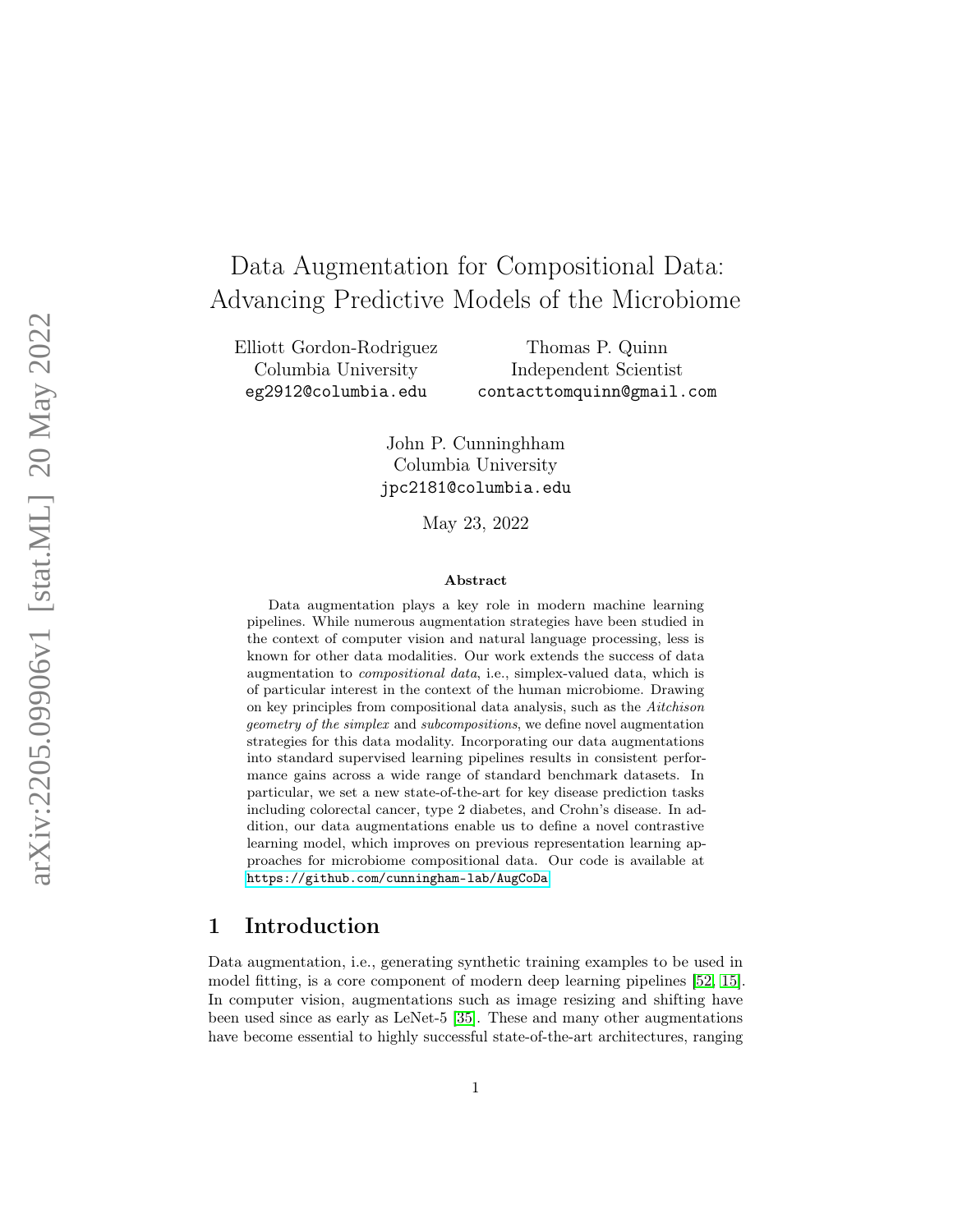from AlexNet [\[34\]](#page-15-1) and ResNet [\[30\]](#page-15-2) to recent contrastive learning models such as SimCLR [\[7\]](#page-13-0) and MoCo [\[29\]](#page-15-3). As such, a growing body of literature has emerged to develop and characterize data augmentation techniques, particularly in computer vision [\[44,](#page-16-0) [62,](#page-18-0) [11,](#page-14-1) [8,](#page-13-1) [9,](#page-13-2) [61\]](#page-18-1), as well as natural language processing [\[51,](#page-17-1) [10,](#page-13-3) [15\]](#page-14-0). However, defining useful data augmentations is highly domain-dependent, and fewer works have studied augmentations for more general data modalities, such as tabular data [\[62,](#page-18-0) [60\]](#page-17-2). The goal of our work is to extend the success of data augmentation to a previously unexplored data modality; namely, compositional data.

Compositional data (CoDa) are those that represent the parts of a whole, and therefore carry only *relative* information. Equivalently, we can think of CoDa as a set of datapoints living in the simplex:

$$
\mathcal{D} = \left\{ \boldsymbol{x}_i \in \Delta^{p-1} \right\}_{i=1}^n, \quad \text{where} \quad \Delta^{p-1} = \left\{ \boldsymbol{x} \in \mathbb{R}_+^p : \sum_{j=1}^p x_j = 1 \right\}. \tag{1}
$$

Examples of CoDa arise throughout the sciences, most notably in microbiology [\[21,](#page-14-2) [20,](#page-14-3) [48,](#page-16-1) [2\]](#page-13-4), geochemistry [\[4,](#page-13-5) [3\]](#page-13-6), ecology [\[13\]](#page-14-4), materials science [\[40\]](#page-16-2), economics [\[17\]](#page-14-5), and machine learning [\[22,](#page-14-6) [23,](#page-14-7) [24\]](#page-15-4). As a result, starting with the seminal work of Aitchison [\[1\]](#page-13-7), numerous bespoke techniques have been developed for the statistical analysis of CoDa [\[43,](#page-16-3) [42,](#page-16-4) [16\]](#page-14-8).

A rapidly growing area of application for CoDa is the human microbiome, which comprises the populations of microorganisms that reside inside and on the human body [\[56\]](#page-17-3). Microbiome data arise from an inexhaustive sampling procedure as a result of high-throughput sequencing [\[21,](#page-14-2) [49\]](#page-17-4). In particular, each feature typically represents the *relative abundance* of some species of microorganism; as such, each observation can be normalized to the simplex prior to downstream analyses [\[21,](#page-14-2) [20,](#page-14-3) [48,](#page-16-1) [37,](#page-16-5) [41\]](#page-16-6).

The microorganisms that constitute the microbiome are known to impact human physiology, both in health and in disease [\[19,](#page-14-9) [38,](#page-16-7) [18\]](#page-14-10). Thus, a central problem in CoDa is to learn the association  $\mathbf{x}_i \mapsto y_i$ , where  $\mathbf{x}_i \in \Delta^{p-1}$  denotes the microbial composition, and  $y_i$  denotes the disease status of the *i*th subject in a clinical study. For example, the composition of the gut microbiome, as recorded from a stool sample, can be predictive of colorectal cancer, which is the third most prevalent form of cancer [\[14,](#page-14-11) [33\]](#page-15-5). This observation offers the potential for a noninvasive alternative to traditional colonoscopy procedures used for early detection of colorectal cancer [\[54\]](#page-17-5). In turn, accurate predictive models for microbiome CoDa are a key stepping stone towards achieving this potential [\[39,](#page-16-8) [33\]](#page-15-5). Note that cancer is just one application; the demand for improved predictive models holds more broadly across medicine and biological science [\[33,](#page-15-5) [19\]](#page-14-9). For example, the microbiome has been linked to type 2 diabetes, Crohn's disease, obesity, and others [\[28,](#page-15-6) [58,](#page-17-6) [45,](#page-16-9) [18\]](#page-14-10).

Classical techniques including logistic regression, support vector machines, and random forests have been widely used as predictive models for microbiome data [\[57,](#page-17-7) [5,](#page-13-8) [36\]](#page-16-10). More recently, specialized deep learning architectures such as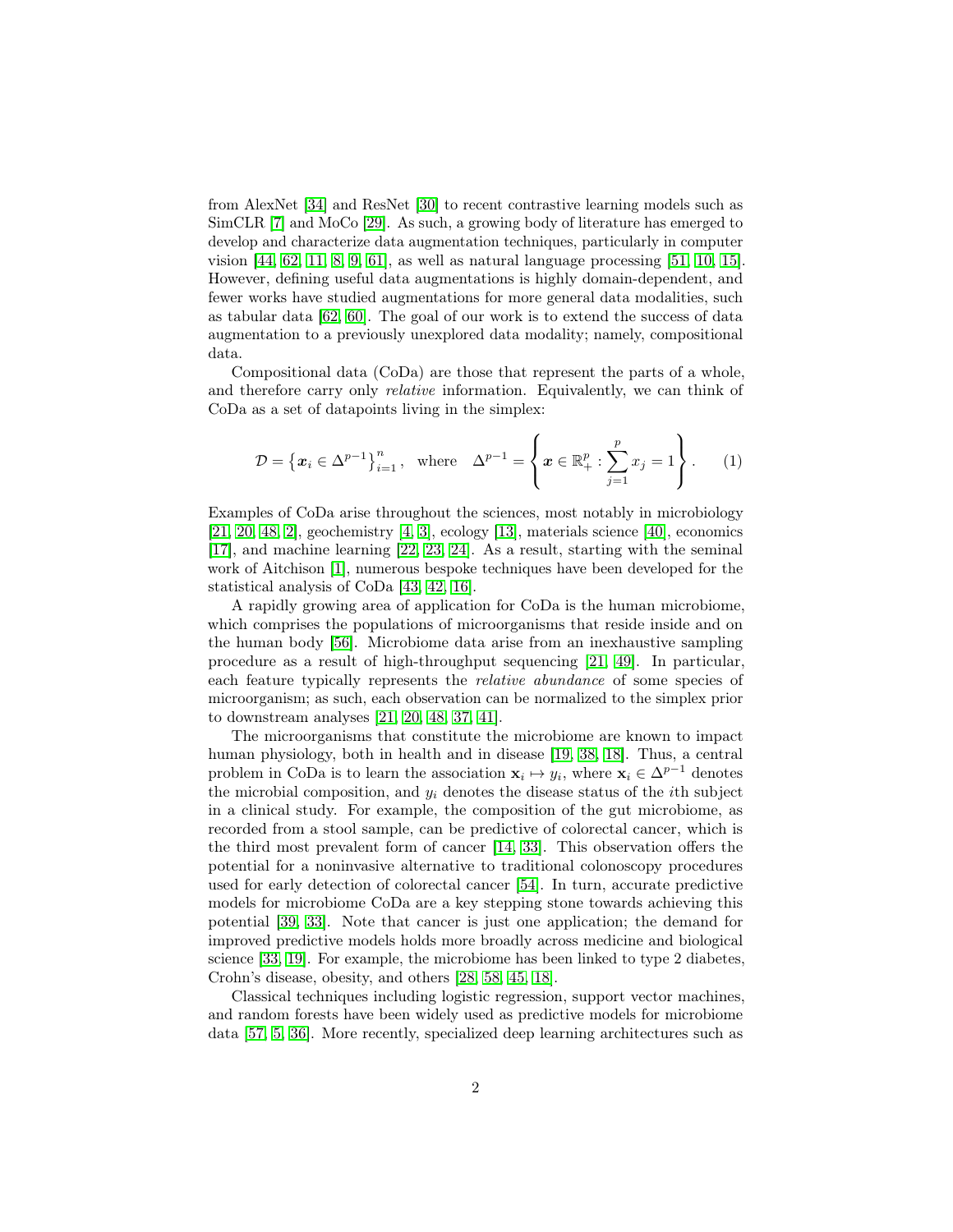DeepCoDa [\[47\]](#page-16-11), MetaNN [\[37\]](#page-16-5), and DeepMicro [\[41\]](#page-16-6) have been developed. However, the capacity of these deep networks and other expressive models has been limited by the low sample size and high dimensionality of typical microbiome studies. These characteristics have also spurred the use of strong regularization through early stopping, weight decay and dropout, among others [\[55,](#page-17-8) [47,](#page-16-11) [37,](#page-16-5) [41\]](#page-16-6). However, no previous works have explored the use of data augmentation for  $CoDa<sup>1</sup>$  $CoDa<sup>1</sup>$  $CoDa<sup>1</sup>$  which, as we shall demonstrate, provides a cheap and simple technique for boosting the performance of predictive models for this data modality.

Careful consideration of the sample space will motivate our novel data augmentation strategies for CoDa. Our work draws on foundational principles from the field of CoDa, such as the *Aitchison geometry* of the simplex [\[1\]](#page-13-7), which we combine with popular techniques from the literature on data augmentation, such as Mixup [\[62\]](#page-18-0) and CutMix [\[61\]](#page-18-1). This combination will lead us to define custom data augmentation strategies for CoDa, such as Aitchison Mixup and Compositional CutMix. In turn, incorporating these novel augmentations into existing supervised learning pipelines will result in consistent performance gains across a wide range of microbiome datasets, including a dozen standard benchmarks from the Microbiome Learning Repo [\[57\]](#page-17-7). These performance gains are particularly large for some deep models, for example, DeepCoDa gains more than 10% in test AUC for discriminating colorectal cancer from healthy controls, and over 20% for type 2 diabetes. The gains are also significant across other expressive model families, including random forests and gradient boosting machines. Overall, we set a new state-of-the-art on 8 out of 12 benchmark learning tasks, including clinically relevant disease prediction tasks. Of the remaining 4 tasks, 2 were easily separable, with 100% test accuracy irrespective of whether data augmentation was used. Importantly, our augmentations rarely hurt model performance, and in the few instances that this was the case, the drops were typically of only  $1\%$ in test AUC.

In addition to supervised learning, our novel augmentations will allow us to define contrastive representation learning for CoDa, which to the best of our knowledge, represents the first contrastive learning model for compositional data. Our novel data augmentations are at the core of this approach; the contrastive loss uses randomly augmented training examples to define a self-supervised optimization objective whose labels are generated from unlabelled data [\[27,](#page-15-7) [12,](#page-14-12) [7,](#page-13-0) [29\]](#page-15-3). In particular, our contrastive model is trained to discriminate between compositions that were generated as random augmentations of the same training example, and those that were generated as random augmentations of different training examples. Our implementation is adapted from SimCLR [\[7\]](#page-13-0), but using a smaller network architecture together with our novel augmentations. Unlike SimCLR, we use our individual augmentation strategies in isolation, and find them sufficient to surpass previous representation learning approaches for microbiome CoDa [\[2,](#page-13-4) [41\]](#page-16-6). Altogether, we expect our data augmentations will enable significant future progress, possibly in combination with novel architectures, in

<span id="page-2-0"></span><sup>&</sup>lt;sup>1</sup>With the possible exception of dropout, which can be viewed as a form of data augmentation. Note that applications of dropout to CoDa, such as [\[37\]](#page-16-5), use standard implementations that do not exploit the special structure of CoDa.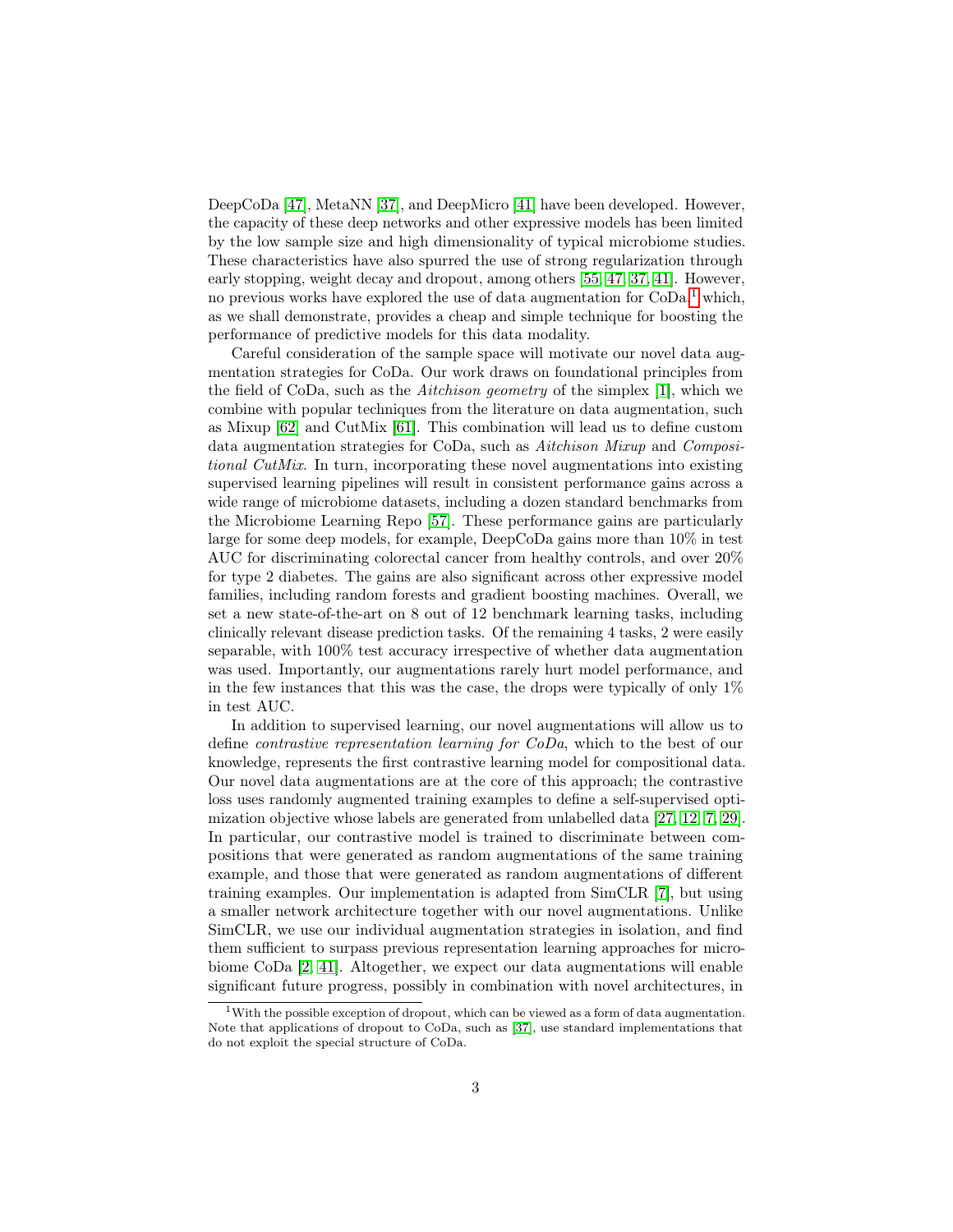both supervised and representation learning pipelines for microbiome CoDa.

## 2 Related Work

Data augmentation: numerous data augmentation strategies have been proposed in the context of image data [\[52\]](#page-17-0) and text data [\[15\]](#page-14-0). LeNet-5 [\[35\]](#page-15-0) used random shifts and resizing, and AlexNet [\[34\]](#page-15-1) used reflections and color distortions, which have become widely adopted in computer vision [\[30\]](#page-15-2). More general purpose data augmentations include Mixup, which generates synthetic samples by taking convex combinations of training examples, and has been applied to both image and tabular data [\[62\]](#page-18-0). Random masking, whereby random input features are hidden during training, has also seen a diverse range of applications, including natural language processing  $(e.g., BERT [10]),$  $(e.g., BERT [10]),$  $(e.g., BERT [10]),$  computer vision  $(e.g.,$ Cutout [\[11\]](#page-14-1)), and tabular data (e.g., VIME [\[60\]](#page-17-2)). In the context of CoDa, masking is related to subcompositions, which we will use to define an analogous augmentation on the simplex. CutMix [\[61\]](#page-18-1) is akin to both masking and Mixup, in that random patches from different images are pasted together to generate new synthetic images. We note that a subsequent line of work has developed techniques to automatically select optimal data augmentations for a given dataset [\[8,](#page-13-1) [9\]](#page-13-2), somewhat akin to hyperparameter optimization. While the data augmentation strategies that we present in the next Section could also be combined and finetuned in similar ways, such experimentation falls outside the scope of our work and is left to future research.

Microbiome models: random forests remain a strong baseline across many microbiome studies, due to their expressivity and robustness [\[55\]](#page-17-8). Gradient boosting machines such as XGBoost provide similarly strong performance and have also enjoyed significant adoption [\[55\]](#page-17-8). AutoML [\[31\]](#page-15-8) has shown potential for microbiome data, with a recent approach called mAML achieving state-of-the-art results on several benchmarks [\[59\]](#page-17-9). mAML uses cross-validation to automatically select the best model class and hyperparameters for each learning task. In addition, several specialized deep learning architectures have been proposed for microbiome CoDa. DeepCoDa [\[47\]](#page-16-11) introduced the log-bottleneck layer, which ensures the hidden units remain scale-invariant, a key desiderata in CoDa models. This architecture obtained strong predictive performance using weight decay regularization. MetaNN [\[37\]](#page-16-5) employs a multilayer architecture regularized using dropout [\[53\]](#page-17-10). The authors of MetaNN also considered generating synthetic data from a negative binomial distribution, but found no performance improvements beyond the use of dropout. DeepMicro [\[41\]](#page-16-6) uses a deep autoencoder architecture to learn low-dimensional representations of the microbial composition. In turn, these representations are fed to a downstream classifier trained with a supervised objective.

Contrastive learning: the goal of contrastive learning is to learn lowdimensional representations by optimizing some pretext task, where the objective function is similar to those used for supervised learning, but using labels that are derived from unlabelled data only [\[27\]](#page-15-7). Commonly, the pretext task is to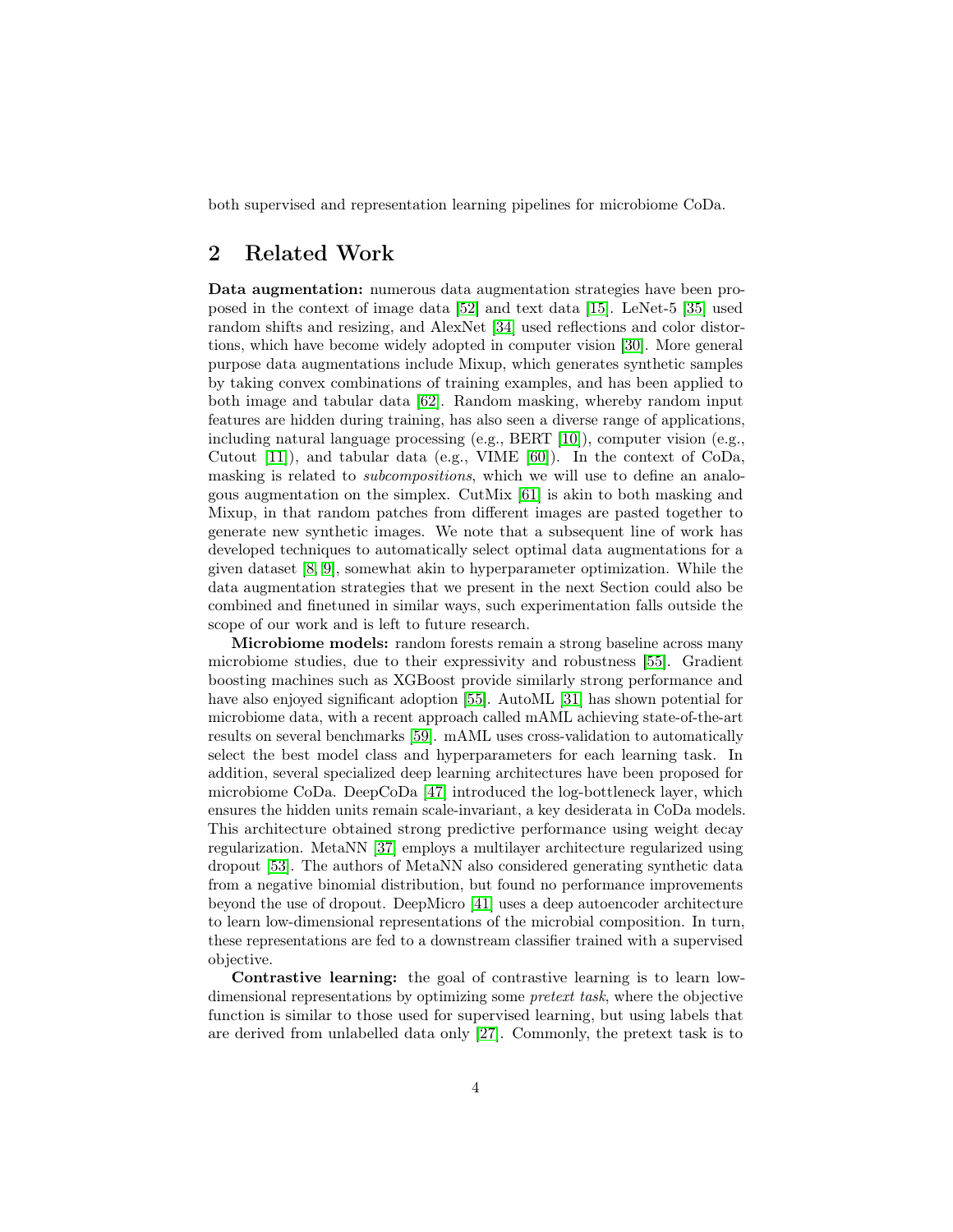discriminate augmented instances of the same training example from augmented instances of different training examples [\[12,](#page-14-12) [7,](#page-13-0) [29\]](#page-15-3). Recent contrastive learning architectures have enjoyed tremendous success, setting the state-of-the-art across a range of computer vision benchmarks [\[7,](#page-13-0) [29,](#page-15-3) [32,](#page-15-9) [6\]](#page-13-9). We highlight SimCLR [\[7\]](#page-13-0) for its relative simplicity and strong empirical performance. This method uses a nonlinear projection head between the representations and the contrastive loss computed with normalized embeddings. Our own experiments on contrastive learning borrow these elements from SimCLR, but use a smaller network architecture together with our specialized data augmentations for CoDa.

### 3 Methods

In the following subsections, we introduce 3 novel data augmentation techniques for CoDa. Note that many variations of our augmentation schemes could be considered; the versions we present here are intended to be as concise as possible. Our goal is not to design augmentations that are empirically or theoretically optimal, but rather to demonstrate the effectiveness of our novel methodology by establishing simple and performant baselines. For instance, whenever a random mixing parameter is required, we use a  $U(0, 1)$ distribution, even though other choices can likely result in increased performance. For clarity, we will focus on the classification setting; generalizing to regression problems is straightforward. We will use the notation  $\mathbf{v}, \mathbf{x} \in \Delta^{p-1}$ for simplex-valued vectors,  $\lambda \in \mathbb{R}$  a scalar, and  $\mathcal{D} = {\mathbf{x}_i, y_i}$  our training data.

#### 3.1 Aitchison Mixup

Aitchison [\[1\]](#page-13-7) defined a Hilbert space structure on the simplex, known as the Aitchison geometry, with the following vector addition, scalar multiplication, and inner product:

$$
\mathbf{v} \oplus \mathbf{x} = \frac{1}{\sum_{j=1}^p v_j x_j} [v_1 x_1, \dots, v_p x_p], \tag{2}
$$

$$
\lambda \odot \mathbf{x} = \frac{1}{\sum_{j=1}^{p} x_j^{\lambda}} [x_1^{\lambda}, \dots, x_p^{\lambda}], \quad (3)
$$

$$
\langle \mathbf{v}, \mathbf{x} \rangle = \frac{1}{2p} \sum_{j=1}^{p} \sum_{k=1}^{p} \log \left( \frac{v_j}{v_k} \right) \log \left( \frac{x_j}{x_k} \right)
$$

This geometry provides a principled definition of linear combinations and a distance metric on the simplex; parallel and orthogonal lines are illustrated in Figure [1.](#page-4-0) The



<span id="page-4-0"></span>Figure 1: Orthogonal grid on  $\Delta^2$ , in the Aitchison sense [\[43\]](#page-16-3). The centroid of the simplex corresponds to the additive identity. The red lines are parallel and equally spaced by 1 unit in Aitchison distance, as are the blue lines. The red lines are also orthogonal to the blue lines.

Aitchison geometry is closely related to the centered-log-ratio transformation [\[1\]](#page-13-7),

.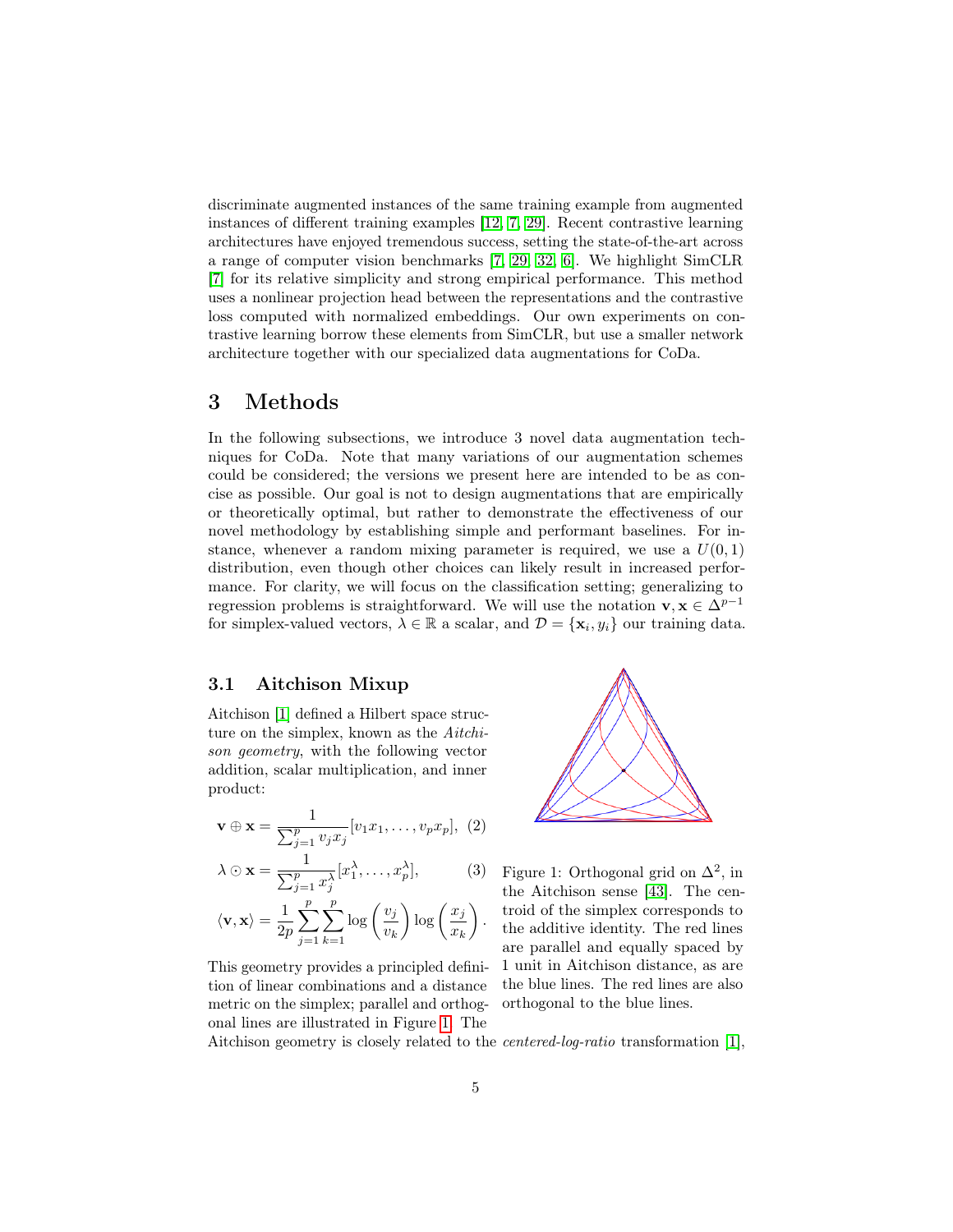which is an inverse of the softmax and defines an isometry between  $\Delta^{p-1}$  and Euclidean space [\[43\]](#page-16-3). Taken together, these properties form the basis of much of CoDa methodology [\[1,](#page-13-7) [43,](#page-16-3) [42,](#page-16-4) [16\]](#page-14-8).

Our first data augmentation strategy, which we call Aitchison Mixup, is based on taking linear combinations of the training points, in the Aitchison sense. While general linear combinations may be used, for simplicity we focus on intra-class pairwise convex combinations. Namely, each new datapoint is sampled as follows:

- 1. Draw a class c from the class prior and draw  $\lambda \sim U(0, 1)$ .
- 2. Draw two training points  $i_1, i_2$  such that  $y_{i_1} = y_{i_2} = c$ , uniformly at random.
- 3. Set  $\mathbf{x}^{\text{aug}} = (\lambda \odot \mathbf{x}_{i_1}) \oplus ((1 \lambda) \odot \mathbf{x}_{i_2})$  and  $y^{\text{aug}} = c$ .

Put more succinctly, for each class we generate convex combinations of the points in that class, in the Aitchison sense. Note this augmentation strategy is a CoDa analogue of Mixup, which generates Euclidean convex combinations of images and tabular data [\[62\]](#page-18-0). Much like Mixup is capable of boosting predictive accuracy by regularizing models towards a linear decision boundary in the regions between training examples, Aitchison Mixup aims to enforce the equivalent regularization in the Aitchison geometry of the simplex.

Note that, once we restrict to convex combinations (as opposed to general linear combinations), our augmented data will remain inside the simplex regardless of whether we operate in the Euclidean or the Aitchison geometry. However, we found the latter to be more empirically effective, perhaps unsurprisingly given the associated vector space structure of the simplex. Note also that this augmentation strategy may be generalized straightforwardly by taking non-convex combinations, or by including multiple training points from different classes; the study of such approaches is left to future work.

#### 3.2 Random Subcompositions

In CoDa, a subcomposition of  $\mathbf{x} \in \Delta^{p-1}$  refers to a lower-dimensional composition,  $\mathbf{x}^{\text{sub}} \in \Delta^{k-1}$  with  $k < p$ , formed by taking a subset of the elements of x and renormalizing to a unit total. Namely, if  $j_1, \ldots, j_k$  denotes a subset of the indices  $\{1, \ldots, p\}$ , the corresponding subcomposition is defined as:

$$
\mathbf{x}^{\text{sub}} = \frac{1}{x_{j_1} + \dots + x_{j_k}} [x_{j_1}, \dots, x_{j_k}].
$$
 (4)

We can generate augmented data by taking Random Subcompositions of the training points; such a strategy is analogous to masking in language data or cropping in image data. Since our predictive models require inputs of fixed dimension p, rather than discarding elements of  $x$  we simply zero them out. Thus, each new datapoint is generated as follows: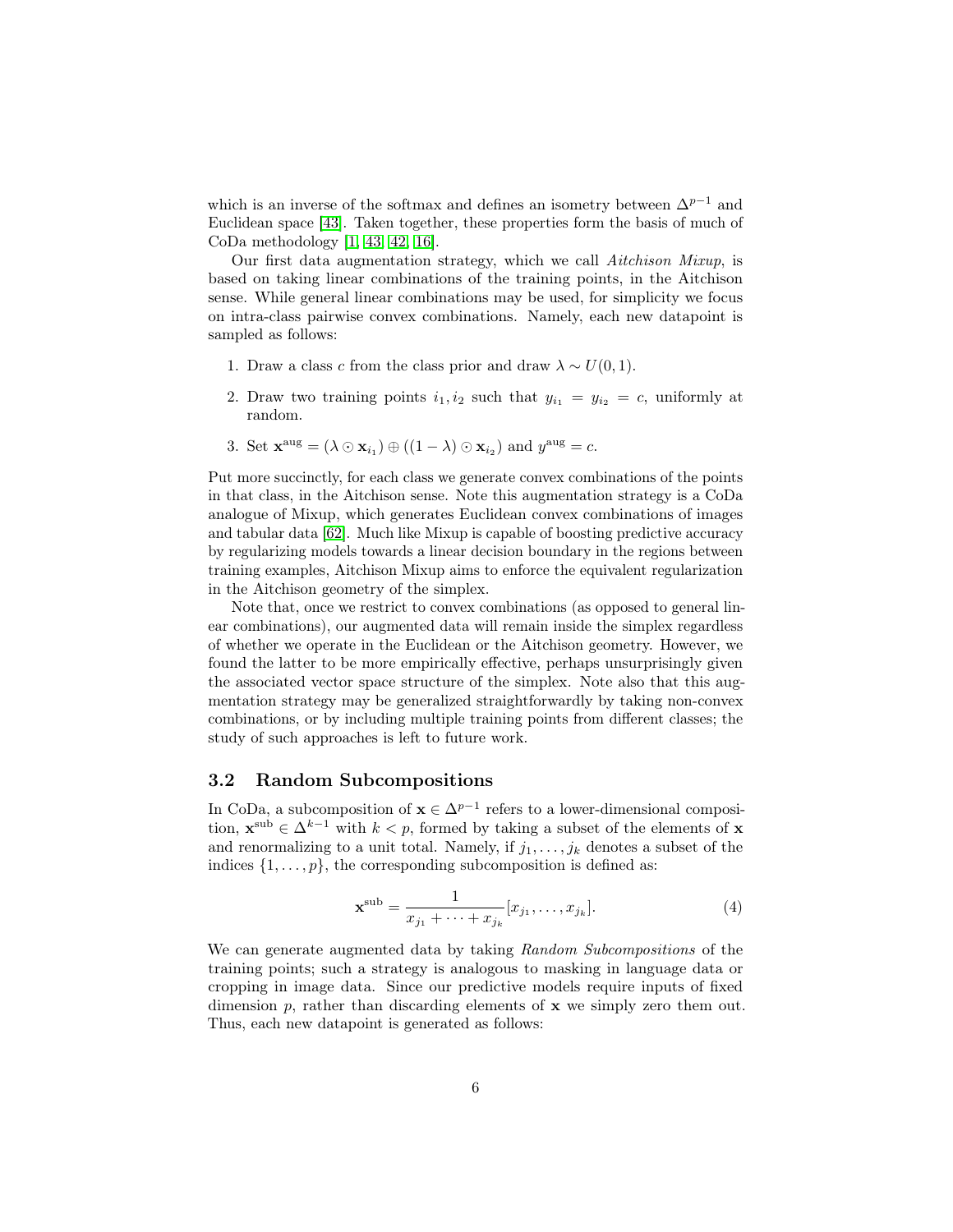- 1. Draw  $\lambda \sim U(0, 1)$ . Draw a training point *i* uniformly at random and set  $\mathbf{\tilde{x}} = \mathbf{x}_i.$
- 2. For each  $j \in \{1, \ldots, p\}$ , draw  $I_j \stackrel{iid}{\sim} \text{Bernoulli}(\lambda)$ , and set  $\tilde{x}_j = 0$  if  $I_j = 0$ .

3. Set  $\mathbf{x}^{\text{aug}} = \tilde{\mathbf{x}} / (\sum_{j=1}^{p} \tilde{x}_j)$  and  $y^{\text{aug}} = y_i$ .

In short, we zero out random entries of the training points and renormalize. Intuitively, this strategy encourages our predictive models to become robust to partially observed inputs. Note that, distinctively from random masking, our augmentation includes an additional renormalization to a unit total. Importantly, this renormalization ensures that the augmented samples remain in the support of the training data, i.e., the simplex.

Note that many CoDa models, including mAML and DeepCoDa, apply log transformations to their inputs, and therefore require that these be non-zero. For this reason, we implement a zero-replacement step where we add a small positive quantity to all the parts of each composition and renormalize. This small quantity is set to  $1/L_i$ , where  $L_i$  corresponds to the library size from the high-throughput sequencing procedure.  $L_i$  can simply be thought of as a large number such that  $1/L_i$  is smaller than the non-zero components of  $\mathbf{x}_i$ . Note that this transformation is a standard preprocessing step in CoDa [\[48\]](#page-16-1).

#### 3.3 Compositional CutMix

Our third augmentation scheme, which we call Compositional CutMix, combines elements of our previous 2 augmentations. Like in Mixup, we generate new datapoints by combining pairs of training points from the same class. However, instead of combining these training points linearly (in the Aitchison sense), we take complementary subcompositions and renormalize. Namely, we generate each new datapoint as follows:

- 1. Draw a class c from the class prior and draw  $\lambda \sim U(0, 1)$ .
- 2. Draw two training points  $i_1, i_2$  such that  $y_{i_1} = y_{i_2} = c$ , uniformly at random.
- 3. For each  $j \in \{1, \ldots, p\}$ , draw  $I_j \stackrel{iid}{\sim} \text{Bernoulli}(\lambda)$ , and set  $\tilde{x}_j = x_{i,j}$  if  $I_j = 0$ or  $\tilde{x}_j = x_{i_2j}$  if  $I_j = 1$ .
- 4. Set  $\mathbf{x}^{\text{aug}} = \tilde{\mathbf{x}} / (\sum_{j=1}^{p} \tilde{x}_j)$  and  $y^{\text{aug}} = c$ .

Note this strategy can be thought of as a CoDa analogue of CutMix, whereby new images are formed by pasting together patches from different training images [\[61\]](#page-18-1). Note also that in computer vision, CutMix and related methods take local image patches as opposed to randomly sampled pixels. Likewise, one could sample microbial subcompositions according to biologically relevant groupings, for example using a phylogenetic tree [\[48\]](#page-16-1). Such a strategy would require incorporating additional domain knowledge and is left to future work, but we expect it would further increase the quality of our data augmentations. This remark applies both to Random Subcompositions and Compositional CutMix.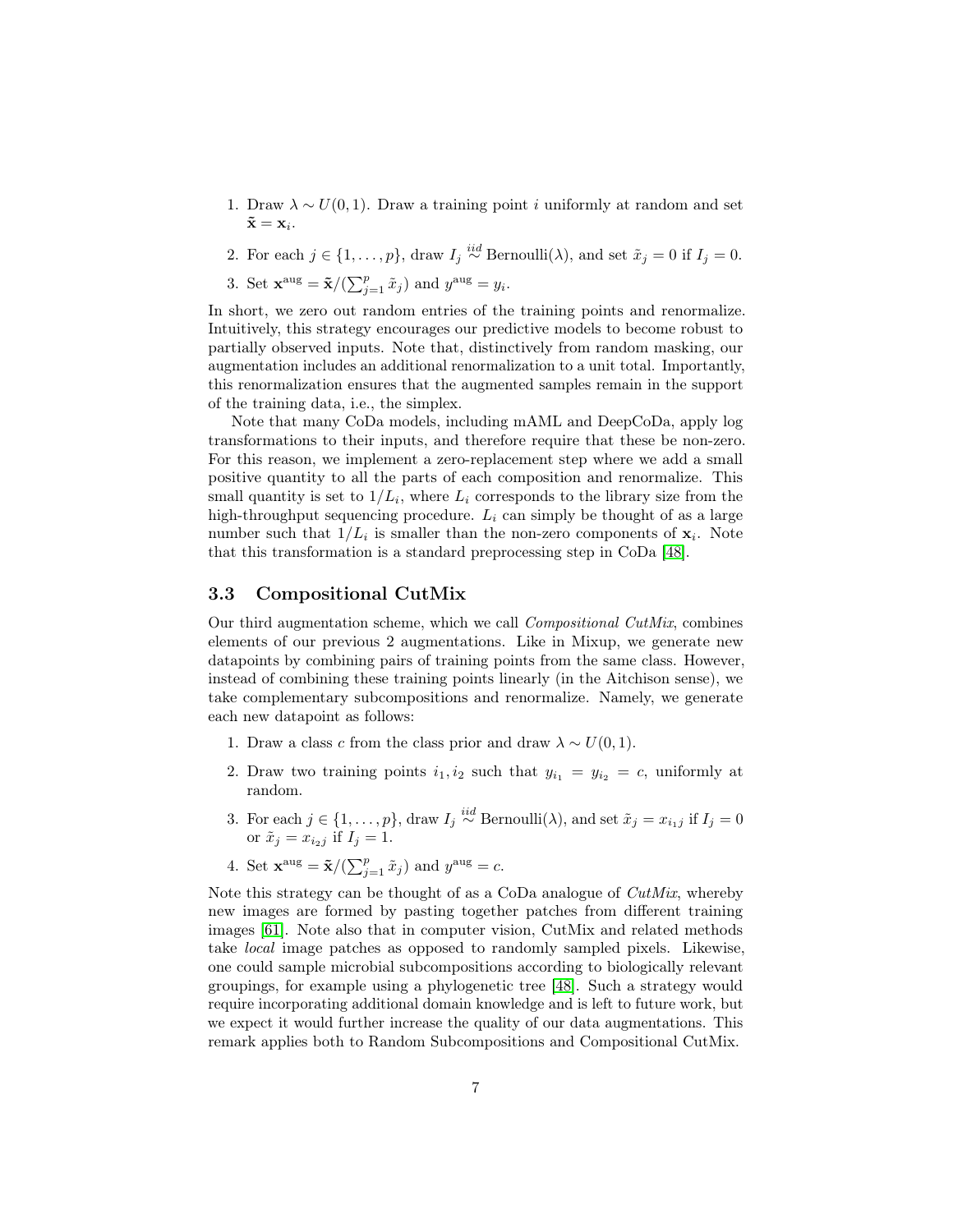<span id="page-7-0"></span>Table 1: Evaluation benchmark consisting of 12 binary classification tasks taken from the Microbiome Learning Repo [\[57\]](#page-17-7), after filtering to datasets containing at least 100 samples with at least 50 in each class. For each task we show the number of samples  $(n)$ , the number of features  $(p)$ , a description of the two classes and the number of samples in each, together with a reference to the original studies that each dataset was obtained from.

| Task | $n_{\cdot}$ | $\boldsymbol{p}$ | Class $1 /$ Class $2$              | $\#$ in 1 |      | $\#$ in 2 Reference |
|------|-------------|------------------|------------------------------------|-----------|------|---------------------|
|      | 140         | 992              | Crohn's disease / Without (ileum)  | 78        | 62   | $\left[18\right]$   |
| 2    | 160         | 992              | Crohn's disease / Without (rectum) | 68        | 92   | $\left[18\right]$   |
| 3    | 2070        | 3090             | Gastrointestinal tract / Oral      | 227       | 1843 | [38]                |
| 4    | 180         | 3090             | Female / Male                      | 82        | 98   | [38]                |
| 5    | 404         | 3090             | Stool / Tongue (dorsum)            | 204       | 200  | [38]                |
| 6    | 408         | 3090             | Subgingival / Supragingival plaque | 203       | 205  | [38]                |
| 7    | 172         | 980              | Healthy / Colorectal cancer        | 86        | 86   | [33]                |
| 8    | 124         | 2526             | Diabetes / Without                 | 65        | 59   | [45]                |
| 9    | 130         | 2579             | Cirrhosis / Without                | 68        | 62   | [46]                |
| 10   | 199         | 660              | Black / Hispanic                   | 104       | 95   | [50]                |
| 11   | 342         | 660              | Nugent score high / Low            | 97        | 245  | [50]                |
| 12   | 200         | 660              | Black / White                      | 104       | 96   | [50]                |

### 4 Experiments

#### 4.1 Supervised learning

We evaluate our augmentation strategies on 12 standard binary classification tasks taken from the Microbiome Learning Repo [\[57\]](#page-17-7). These datasets comprise various disease and phenotype prediction tasks, including colorectal cancer [\[33\]](#page-15-5), type 2 diabetes [\[45\]](#page-16-9), Crohn's disease [\[18\]](#page-14-10), and cirrhosis [\[46\]](#page-16-12), as well as multiple body sites including the gut, skin, oral cavity, airways, and vagina [\[38,](#page-16-7) [50\]](#page-17-11). As such, this benchmark provides a comprehensive evaluation for predictive models of the human microbiome [\[59,](#page-17-9) [47,](#page-16-11) [25\]](#page-15-10). More details on these 12 learning tasks can be found in Table [1;](#page-7-0) note this benchmark is constructed from the original Microbiome Learning Repo by filtering datasets that contain a minimum sample size of 100, with at least 50 in either class.

For each learning task, we take 20 independent 80/20 train/test splits and we fit Random Forest, XGBoost, mAML [\[59\]](#page-17-9), DeepCoDa [\[47\]](#page-16-11), and MetaNN [\[37\]](#page-16-5), first to the original training data, then on 3 augmented training sets obtained using our 3 augmentation strategies. Thus, we train a total of  $12 \times 20 \times 5 \times 4 = 4800$ models.<sup>[2](#page-7-1)</sup> We evaluate test performance using ROC AUC, and we note that our datasets do not present severe class imbalance (with the exception of tasks 3 and 11, both of which were well separated by all our classifiers and therefore had no effect on the overall comparison).

For the augmented training sets, we generated 10 times as many synthetic samples as there were original training examples. The factor of 10 was chosen so

<span id="page-7-1"></span><sup>2</sup>We train these models in parallel on a CPU cluster.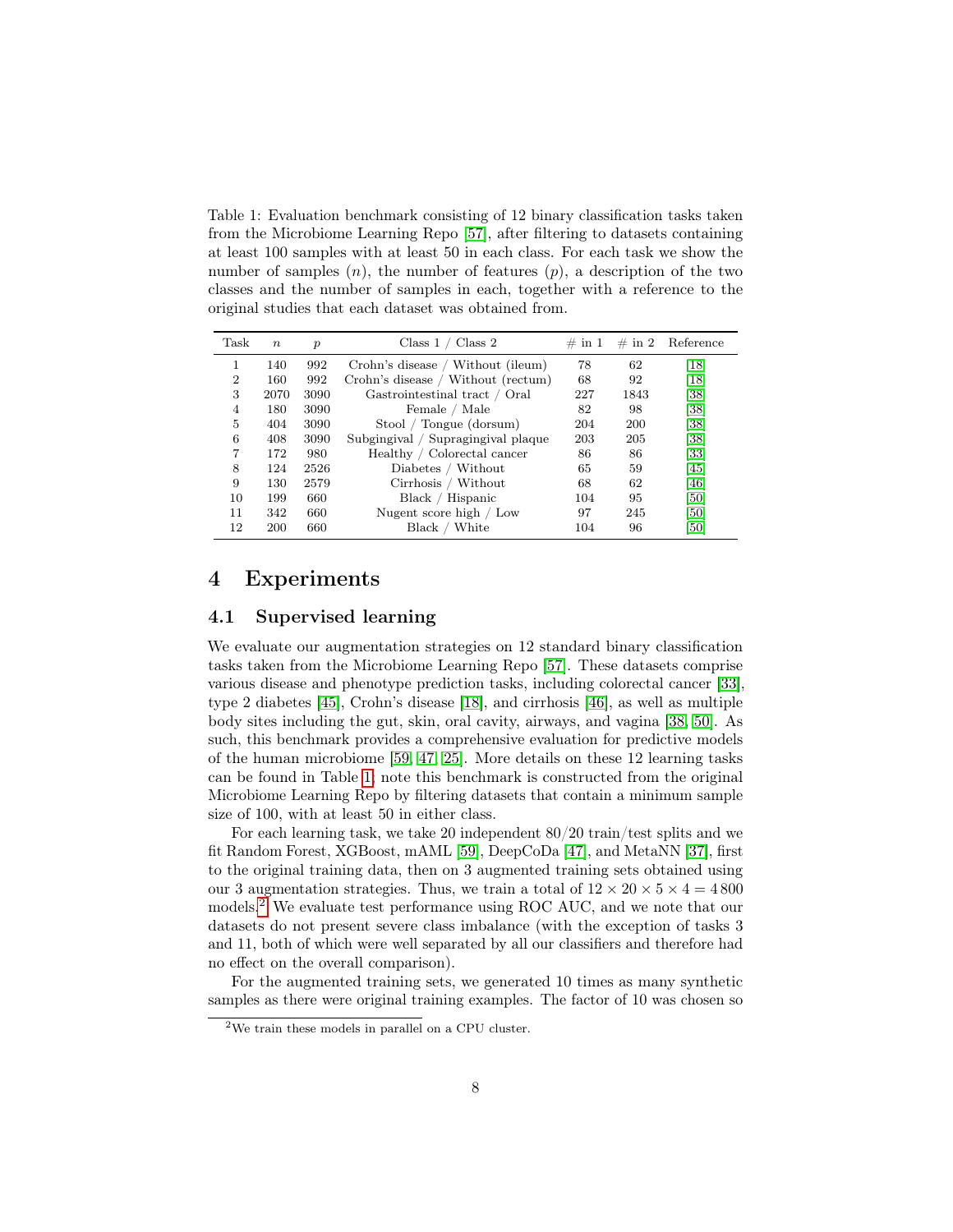<span id="page-8-0"></span>Table 2: Data augmentation performance for Aitchison Mixup. We show the test AUC, averaged over 20 train/test bootstraps, for each learning task and predictive model, trained with and without data augmentation. Bold numbers indicate whether the version with or without augmentation performed best. Underlined numbers indicate the overall best model for that task. Models trained with Aitchison Mixup consistently outperformed those without (with the possible exception of MetaNN, which performed worst across the board). Error bars are given in Appendix [A.](#page-19-0)

| Task           | $_{\rm RF}$ | Aug               | XGB  | Aug  | $\rm mAML$ | Aug  | $DeepCoDa$ Aug |      | MetaNN | Aug  |
|----------------|-------------|-------------------|------|------|------------|------|----------------|------|--------|------|
| 1              | 0.72        | 0.79              | 0.76 | 0.79 | 0.72       | 0.74 | 0.73           | 0.79 | 0.74   | 0.74 |
| $\overline{2}$ | 0.78        | 0.82              | 0.81 | 0.80 | 0.80       | 0.80 | 0.78           | 0.83 | 0.74   | 0.74 |
| 3              | 1.00        | 1.00              | 1.00 | 1.00 | 1.00       | 1.00 | 1.00           | 1.00 | 1.00   | 1.00 |
| 4              | 0.60        | 0.64              | 0.57 | 0.57 | 0.56       | 0.58 | 0.58           | 0.58 | 0.50   | 0.51 |
| 5              | 1.00        | 1.00              | 1.00 | 1.00 | 1.00       | 1.00 | 1.00           | 1.00 | 1.00   | 1.00 |
| 6              | 0.81        | 0.83              | 0.82 | 0.83 | 0.84       | 0.83 | 0.78           | 0.82 | 0.75   | 0.76 |
| $\overline{7}$ | 0.68        | 0.67              | 0.67 | 0.69 | 0.73       | 0.74 | 0.63           | 0.73 | 0.59   | 0.54 |
| 8              | 0.62        | 0.65              | 0.66 | 0.68 | 0.64       | 0.65 | 0.45           | 0.70 | 0.64   | 0.64 |
| 9              |             | $0.93 \quad 0.93$ | 0.94 | 0.95 | 0.92       | 0.93 | 0.84           | 0.90 | 0.76   | 0.82 |
| 10             | 0.53        | 0.60              | 0.57 | 0.61 | 0.61       | 0.62 | 0.62           | 0.63 | 0.63   | 0.61 |
| 11             |             | $0.98$ $0.98$     | 0.98 | 0.98 | 0.98       | 0.98 | 0.98           | 0.98 | 0.96   | 0.95 |
| 12             | 0.55        | 0.61              | 0.58 | 0.65 | 0.61       | 0.61 | 0.66           | 0.65 | 0.58   | 0.60 |
| Mean           | 0.77        | 0.79              | 0.78 | 0.80 | 0.78       | 0.79 | 0.75           | 0.80 | 0.74   | 0.74 |

as to obtain a relatively large augmented sample, in order to reduce the sampling variance from our random augmentations. In turn, we compensate for the fact that our augmented data is then much more numerous than our original training data, by downweighting the synthetic samples by a factor of 10; the total weight of the original and synthetic data is then equal to 1/2 each.

Our results are shown in Tables [2](#page-8-0) (Aitchison Mixup), [3](#page-9-0) (Random Subcompositions), and [4](#page-9-1) (Compositional CutMix):

- Table [2](#page-8-0) shows that Aitchison Mixup improved the test performance of existing models across a large majority of learning tasks. On average, we obtained a 5% gain in test AUC for DeepCoDa, 2% for random forests and XGBoost, and 1% for mAML. MetaNN remained flat, but this was also the worst performing model overall. Importantly, in the few instances where Aitchison Mixup hurt the performance of a model, the loss was typically of just 1%.
- Table [3](#page-9-0) shows that Random Subcompositions also result in consistent performance improvements across most models and tasks, though to a slightly lesser degree than Aitchison Mixup. On average, DeepCoDa enjoyed a 3% gain in test AUC, random forests 2%, and XGBoost and MetaNN both 1% (mAML remained flat).
- Table [4](#page-9-1) shows that Compositional CutMix obtained the strongest classification performance out of our 3 augmentation strategies. On average,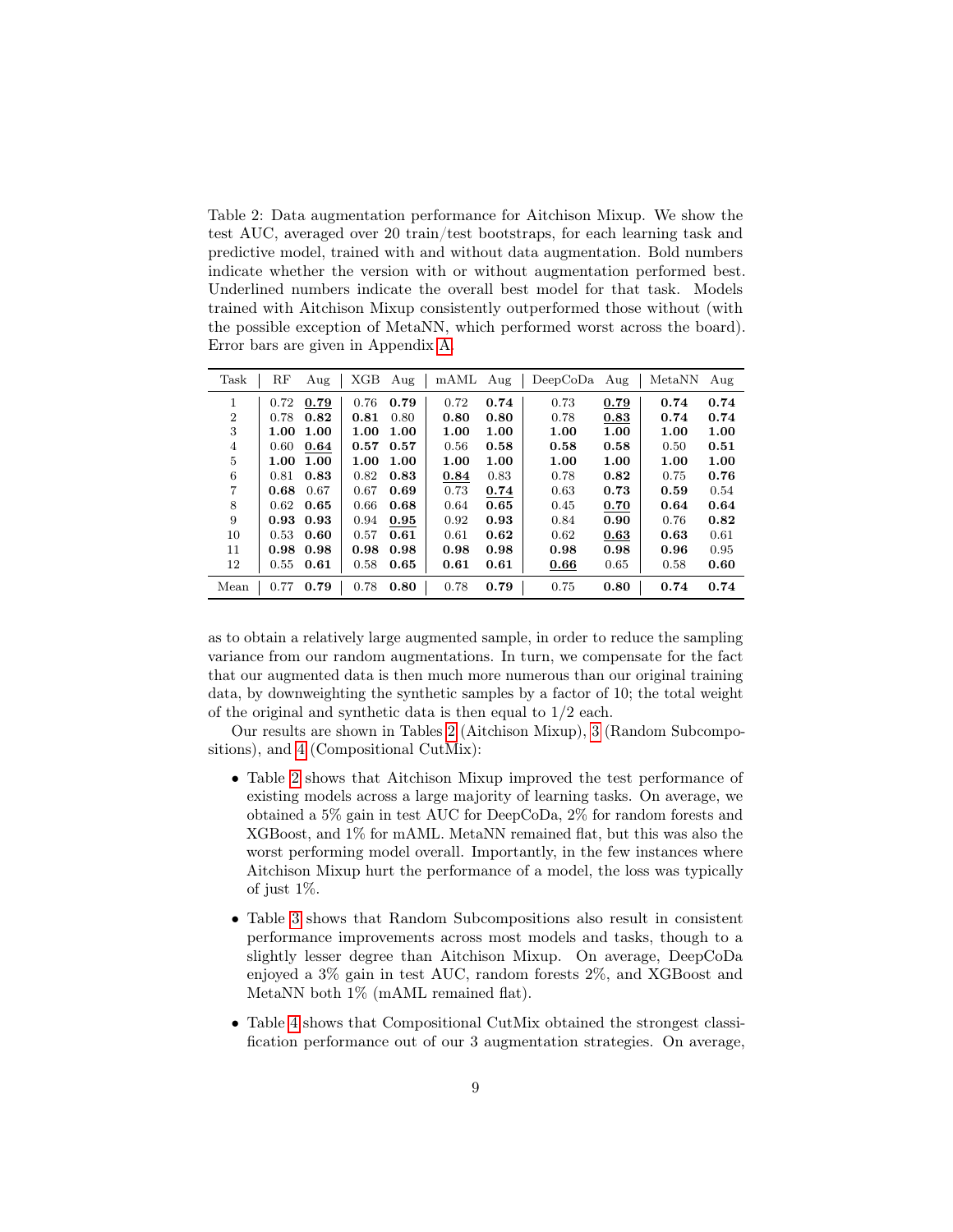| Task           | RF   | Aug         | XGB  | Aug  | $\rm{mAML}$ | Aug  | $DeepCoDa$ Aug |      | MetaNN | Aug  |
|----------------|------|-------------|------|------|-------------|------|----------------|------|--------|------|
| 1              | 0.72 | 0.78        | 0.76 | 0.77 | 0.72        | 0.72 | 0.73           | 0.78 | 0.74   | 0.76 |
| $\overline{2}$ | 0.78 | 0.81        | 0.81 | 0.81 | 0.80        | 0.80 | 0.78           | 0.85 | 0.74   | 0.76 |
| 3              | 1.00 | 1.00        | 1.00 | 1.00 | 1.00        | 1.00 | 1.00           | 1.00 | 1.00   | 1.00 |
| 4              | 0.60 | 0.62        | 0.57 | 0.57 | 0.56        | 0.56 | 0.58           | 0.52 | 0.50   | 0.50 |
| 5              | 1.00 | 1.00        | 1.00 | 1.00 | 1.00        | 1.00 | 1.00           | 1.00 | 1.00   | 1.00 |
| 6              | 0.81 | 0.82        | 0.82 | 0.83 | 0.84        | 0.83 | 0.78           | 0.82 | 0.75   | 0.78 |
| 7              |      | $0.68$ 0.68 | 0.67 | 0.67 | 0.73        | 0.74 | 0.63           | 0.74 | 0.59   | 0.53 |
| 8              | 0.62 | 0.64        | 0.66 | 0.69 | 0.64        | 0.63 | 0.45           | 0.61 | 0.64   | 0.65 |
| 9              | 0.93 | 0.92        | 0.94 | 0.94 | 0.92        | 0.92 | 0.84           | 0.90 | 0.76   | 0.82 |
| 10             | 0.53 | 0.58        | 0.57 | 0.61 | 0.61        | 0.61 | 0.62           | 0.55 | 0.62   | 0.63 |
| 11             | 0.98 | 0.98        | 0.98 | 0.98 | 0.98        | 0.98 | 0.98           | 0.99 | 0.96   | 0.96 |
| 12             | 0.55 | 0.60        | 0.58 | 0.63 | 0.61        | 0.61 | 0.66           | 0.65 | 0.58   | 0.59 |
| Mean           | 0.77 | 0.79        | 0.78 | 0.79 | 0.78        | 0.78 | 0.75           | 0.78 | 0.74   | 0.75 |

<span id="page-9-0"></span>Table 3: Data augmentation performance for Random Subcompositions, similar to Table [2.](#page-8-0) Training sets augmented with Random Subcompositions consistently performed better than those without.

<span id="page-9-1"></span>Table 4: Data augmentation performance for Compositional CutMix, similar to Table [2.](#page-8-0) Training sets augmented with Compositional CutMix consistently enjoyed better test performance than those without, for all of our predictive models. Note that models trained with this data augmentation set a new stateof-the-art on 8 out of 12 tasks, including disease prediction for colorectal cancer, type 2 diabetes, and Crohn's disease.

| Task           | RF       | Aug  | XGB  | Aug  | mAML Aug |      | DeepCoDa | Aug  | MetaNN | Aug  |
|----------------|----------|------|------|------|----------|------|----------|------|--------|------|
| 1              | 0.72     | 0.78 | 0.76 | 0.77 | 0.72     | 0.74 | 0.73     | 0.79 | 0.74   | 0.74 |
| $\overline{2}$ | 0.78     | 0.81 | 0.81 | 0.82 | 0.80     | 0.81 | 0.78     | 0.83 | 0.74   | 0.77 |
| 3              | 1.00     | 1.00 | 1.00 | 1.00 | 1.00     | 1.00 | 1.00     | 1.00 | 1.00   | 1.00 |
| 4              | 0.60     | 0.65 | 0.57 | 0.59 | 0.56     | 0.59 | 0.58     | 0.57 | 0.50   | 0.50 |
| 5              | $1.00\,$ | 1.00 | 1.00 | 1.00 | 1.00     | 1.00 | 1.00     | 1.00 | 1.00   | 1.00 |
| 6              | 0.81     | 0.82 | 0.82 | 0.83 | 0.84     | 0.84 | 0.78     | 0.82 | 0.75   | 0.78 |
| 7              | 0.68     | 0.69 | 0.67 | 0.68 | 0.73     | 0.72 | 0.63     | 0.76 | 0.59   | 0.55 |
| 8              | 0.62     | 0.66 | 0.66 | 0.72 | 0.64     | 0.64 | 0.45     | 0.69 | 0.64   | 0.65 |
| 9              | 0.93     | 0.93 | 0.94 | 0.95 | 0.92     | 0.93 | 0.84     | 0.91 | 0.76   | 0.81 |
| 10             | 0.53     | 0.57 | 0.57 | 0.59 | 0.61     | 0.61 | 0.62     | 0.61 | 0.62   | 0.65 |
| 11             | 0.98     | 0.98 | 0.98 | 0.98 | 0.98     | 0.98 | 0.98     | 0.99 | 0.96   | 0.96 |
| 12             | 0.55     | 0.57 | 0.58 | 0.63 | 0.61     | 0.61 | 0.66     | 0.65 | 0.58   | 0.61 |
| Mean           | 0.77     | 0.79 | 0.78 | 0.80 | 0.78     | 0.79 | 0.75     | 0.80 | 0.74   | 0.75 |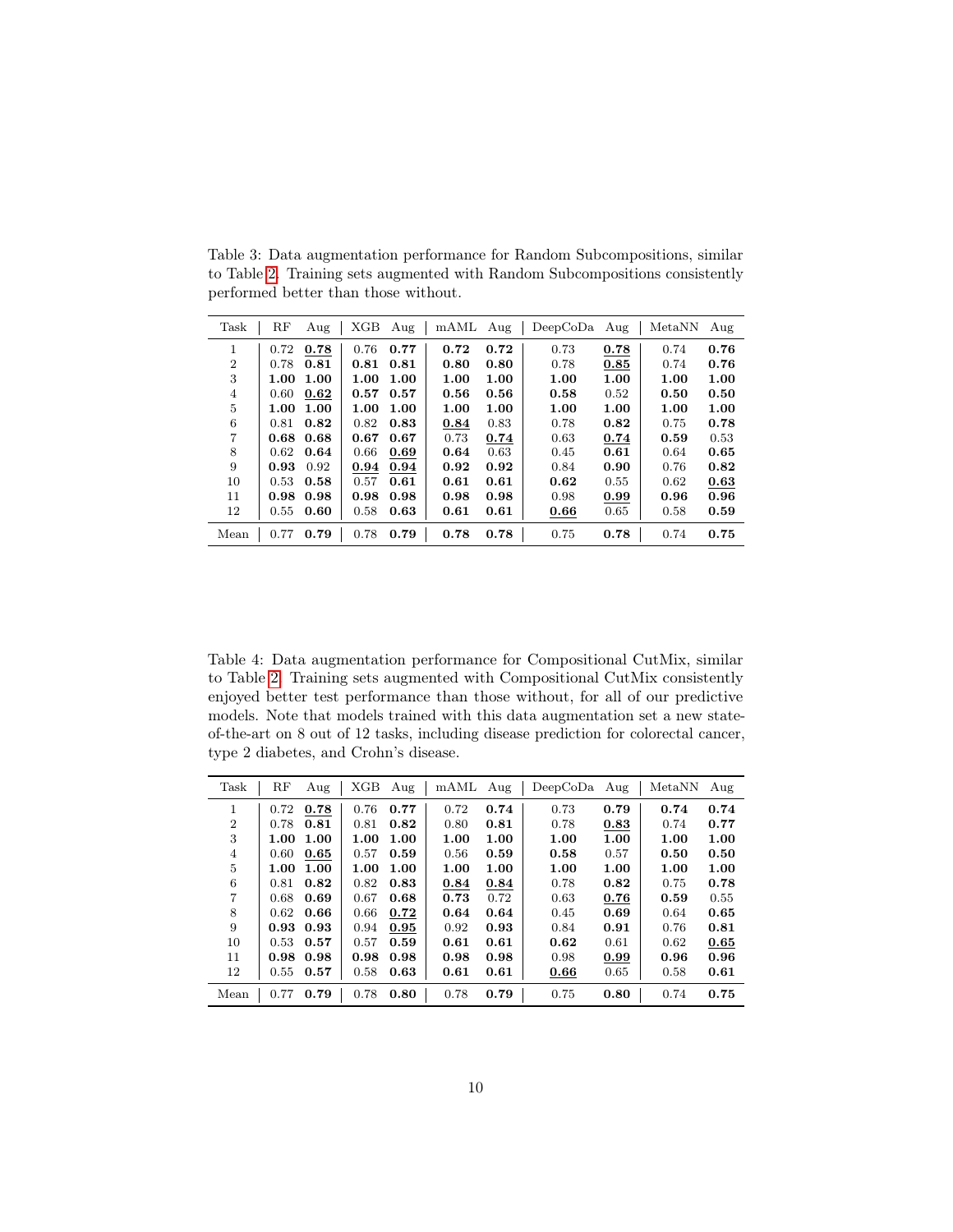

<span id="page-10-0"></span>Figure 2: Difference in test AUC between models trained with Compositional CutMix, and those without, shown as a function of training set size. Each point represents one of our 12 benchmark learning tasks (note that tasks 3 and 5 are removed from the plot, since they already enjoyed 100% classification accuracy prior to applying any data augmentation). The linear trendlines show a somewhat greater outperformance on the smaller datasets relative to the larger datasets.

DeepCoDa saw a 5% gain in test AUC, with 2% for random forests and XGBoost, and 1% for mAML and MetaNN. Moreover, models trained with Compositional CutMix set a new state-of-the-art on 8 out of 12 tasks, including colorectal cancer, type 2 diabetes, and Crohn's disease. Of the remaining 4 tasks, 3 were tied and only on 1 was the best model one that did not use Compositional CutMix.

Figure [2](#page-10-0) shows the effect of data augmentation on test performance as a function of the number of samples in the training set, for Compositional CutMix. We note that datasets with smaller sample sizes tended to benefit more from data augmentation. This suggests that our methodology may prove beneficial to many microbiome research projects, where datasets with low-hundreds of samples are commonplace. Figure [3](#page-19-1) in Appendix [A](#page-19-0) shows a similar scatterplot, as a function of the dataset dimensionality rather than sample size; the gains from augmentation appear consistent across lower- and higher-dimensional microbiome CoDa.

In addition, we evaluated the impact of our data augmentations on the expected calibration error (ECE) [\[26\]](#page-15-11) of our models. Previous works have noted that increasingly flexible predictive models such as deep neural networks, while enabling greater predictive accuracy, tend to become overconfident in their predictions, degrading uncertainty quantification [\[26\]](#page-15-11). In Appendix [A,](#page-19-0) we show the ECE obtained by our models, and we verify that our data augmentations do not hurt model calibration overall (in fact, some modest improvements are obtained).

#### <span id="page-10-1"></span>4.2 Contrastive representation learning

We have shown that our novel data augmentation strategies provide consistent performance gains across supervised training pipelines. Next, we take our data augmentations one step further to provide the first application of contrastive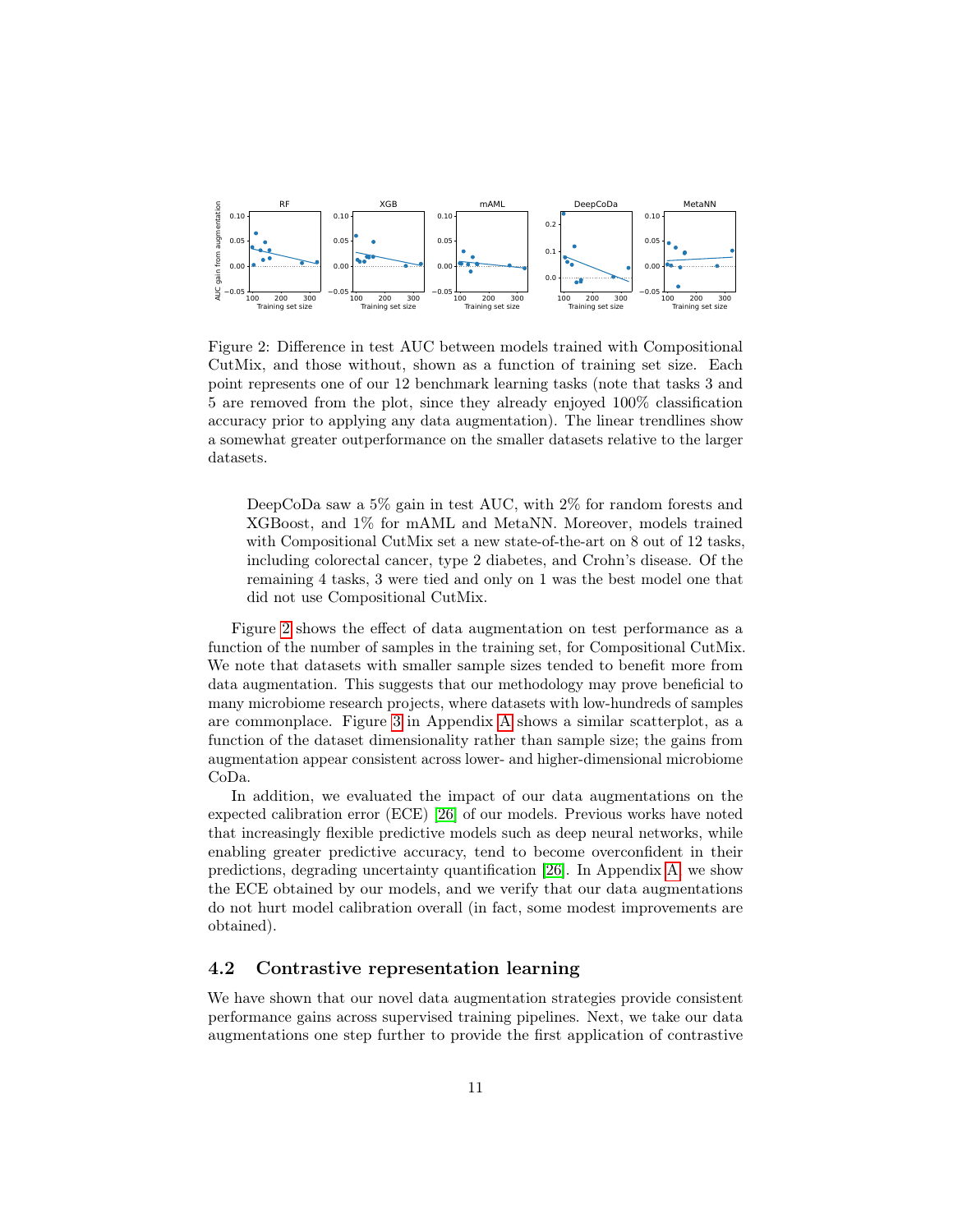representation learning to microbiome CoDa.

As a point of comparison, we use DeepMicro [\[41\]](#page-16-6), a deep representation learning architecture tuned specifically for microbiome data. DeepMicro trains a deep autoencoder to learn a low-dimensional representation of the microbial composition. This learned representation is fed to a classification head downstream. As per the author's implementation, the encoder has 2 hidden layers with 256 and 128 units respectively, and ReLU nonlinearities, and a 64-dimensional output. The decoder architecture is a mirror image of the encoder. The decoder output is of the same dimension as the encoder input, and the model is trained to minimize the mean squared error between the two, using the Adam optimizer with default parameters for 2,000 epochs.

To ensure a fair comparison, our contrastive model uses the same encoder architecture from DeepMicro. However, we can discard the decoder layers; instead, the 64-dimensional latent representation is passed to a multilayer projection head that is trained jointly with the encoder using a contrastive loss, as is done in SimCLR [\[7\]](#page-13-0). Our projection head contains one 32-dimensional hidden layer with ReLU activations, and a 16-dimensional projection output, which is normalized to 1 unit in L2 norm and passed to a temperature-scaled cross-entropy loss. Intuitively, this loss function is designed to draw the representations of positive pairs of examples close together, and push those of negative pairs far apart. Positive pairs refer to two synthetic samples generated by random data augmentations of the same training example; negative pairs refer to synthetic samples generated from different training examples. In our implementation, at each training step we sample two Random Subcompositions from each training example, and compute the contrastive loss over all such pairs. In particular, our batch size corresponds to the entire training set, which is reasonable given the small sample sizes in our data. We again used the Adam optimizer with default parameters for 2,000 epochs.

We evaluate the quality of our learned representations under two standard protocols. First, linear evaluation, where the encoder weights are frozen and a linear classification head is trained using the supervised cross-entropy loss. Second, finetuning, where the linear classification head is trained jointly with the encoder network. These evaluation protocols are applied for both DeepMicro and our contrastive model, in addition to a "no pretraining" control. This control is a randomly initialized encoder network and linear head with the same architecture, trained only on the supervised objective.

The results are shown in Figure [5;](#page-12-0) the representations learned by our contrastive model consistently outperform those learned by DeepMicro, both in linear evaluation and finetuning. Importantly, note that the comparison to Deep-Micro is conservative, in the sense that we replicated the architecture and simply changed the pretraining objective from reconstruction error to contrastive loss; finetuning the encoder architecture itself under a contrastive objective would likely lead to further performance improvements. We conclude that Random Subcompositions provide a valuable data augmentation for contrastive learning on the simplex.

Note that our other 2 augmentation strategies, Aitchison Mixup and Com-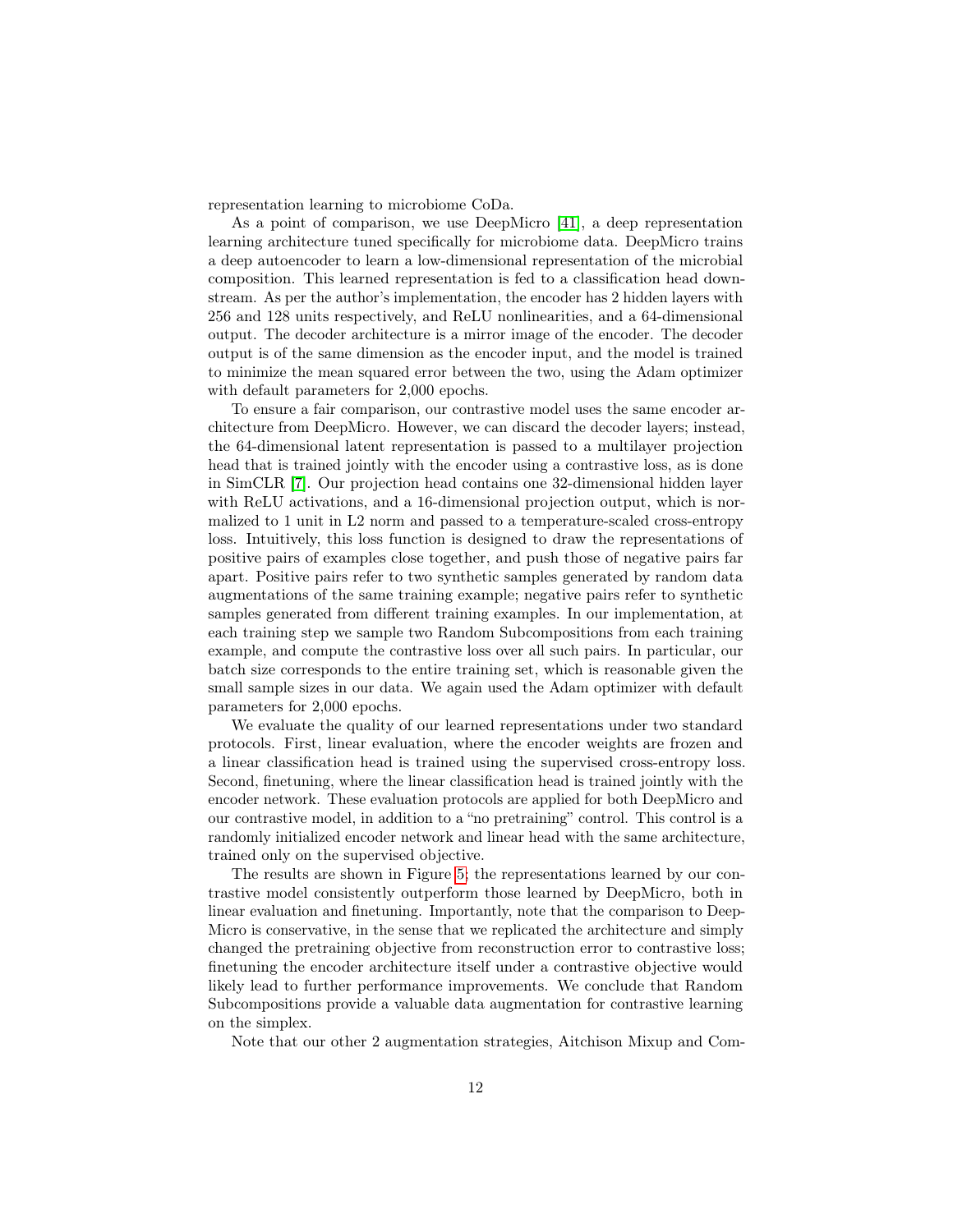<span id="page-12-0"></span>Table 5: Representation learning performance for DeepMicro and contrastive learning (ours). For each task, we show the test AUC, averaged over 20 train/test bootstraps, under the linear evaluation protocol and finetuning. The representations obtained via contrastive learning consistently achieve higher AUC than those learned by DeepMicro. In addition, a randomly initialized encoder network of the same architecture is shown for comparison (No pretrain). Error bars are given in Appendix [A.](#page-19-0)

|                |      | Linear Evaluation |                                   | Finetuning |      |                                   |  |
|----------------|------|-------------------|-----------------------------------|------------|------|-----------------------------------|--|
| Task           |      |                   | No pretrain DeepMicro Contrastive |            |      | No pretrain DeepMicro Contrastive |  |
| 1              | 0.59 | 0.68              | 0.76                              | 0.72       | 0.75 | 0.77                              |  |
| $\overline{2}$ | 0.67 | 0.76              | 0.80                              | 0.76       | 0.76 | 0.79                              |  |
| 3              | 1.00 | 1.00              | 1.00                              | 1.00       | 1.00 | 1.00                              |  |
| 4              | 0.47 | 0.53              | 0.59                              | 0.50       | 0.53 | 0.55                              |  |
| 5              | 1.00 | 1.00              | 1.00                              | 1.00       | 1.00 | 1.00                              |  |
| 6              | 0.75 | 0.76              | 0.77                              | 0.77       | 0.76 | 0.77                              |  |
| 7              | 0.59 | 0.68              | 0.63                              | 0.59       | 0.59 | 0.57                              |  |
| 8              | 0.65 | 0.66              | 0.66                              | 0.66       | 0.68 | 0.68                              |  |
| 9              | 0.72 | 0.71              | 0.86                              | 0.76       | 0.77 | 0.82                              |  |
| 10             | 0.53 | 0.58              | 0.62                              | 0.60       | 0.61 | 0.63                              |  |
| 11             | 0.96 | 0.98              | 0.98                              | 0.98       | 0.98 | 0.98                              |  |
| 12             | 0.66 | 0.68              | 0.66                              | 0.62       | 0.64 | 0.64                              |  |
| Mean           | 0.72 | 0.75              | 0.78                              | 0.74       | 0.76 | 0.77                              |  |

positional CutMix, may also be used for contrastive learning. However, these augmentations require paired training examples to generate each synthetic sample, and the implementation is therefore slightly more involved. In particular, we generate each pair of positive samples by taking one pair of training examples, and drawing two random combinations (in the Aitchison Mixup or the Compositional CutMix sense) of that one pair. The training examples are randomly partitioned into pairs at each epoch, and negative samples correspond to those that originate from disjoint pairs. Note that we no longer require that the pairs are drawn from the same class for the contrastive objective. The results are provided in Appendix [A](#page-19-0) and show similarly strong performance to Table [5.](#page-12-0)

### 5 Conclusion

By combining ideas from data augmentation with the principles of CoDa, we have defined 3 novel augmentation strategies for CoDa: Aitchison Mixup, Random Subcompositions, and Compositional CutMix. Our augmentations offer cheap performance gains across a wide range of benchmark datasets, advancing the state-of-the-art on standard classification benchmarks for colorectal cancer, type 2 diabetes, and Crohn's disease. Our data augmentations can also be used to define an effective contrastive loss, which improves on existing representation learning frameworks for microbiome data. Data augmentation and contrastive learning have enjoyed tremendous success in other application domains such as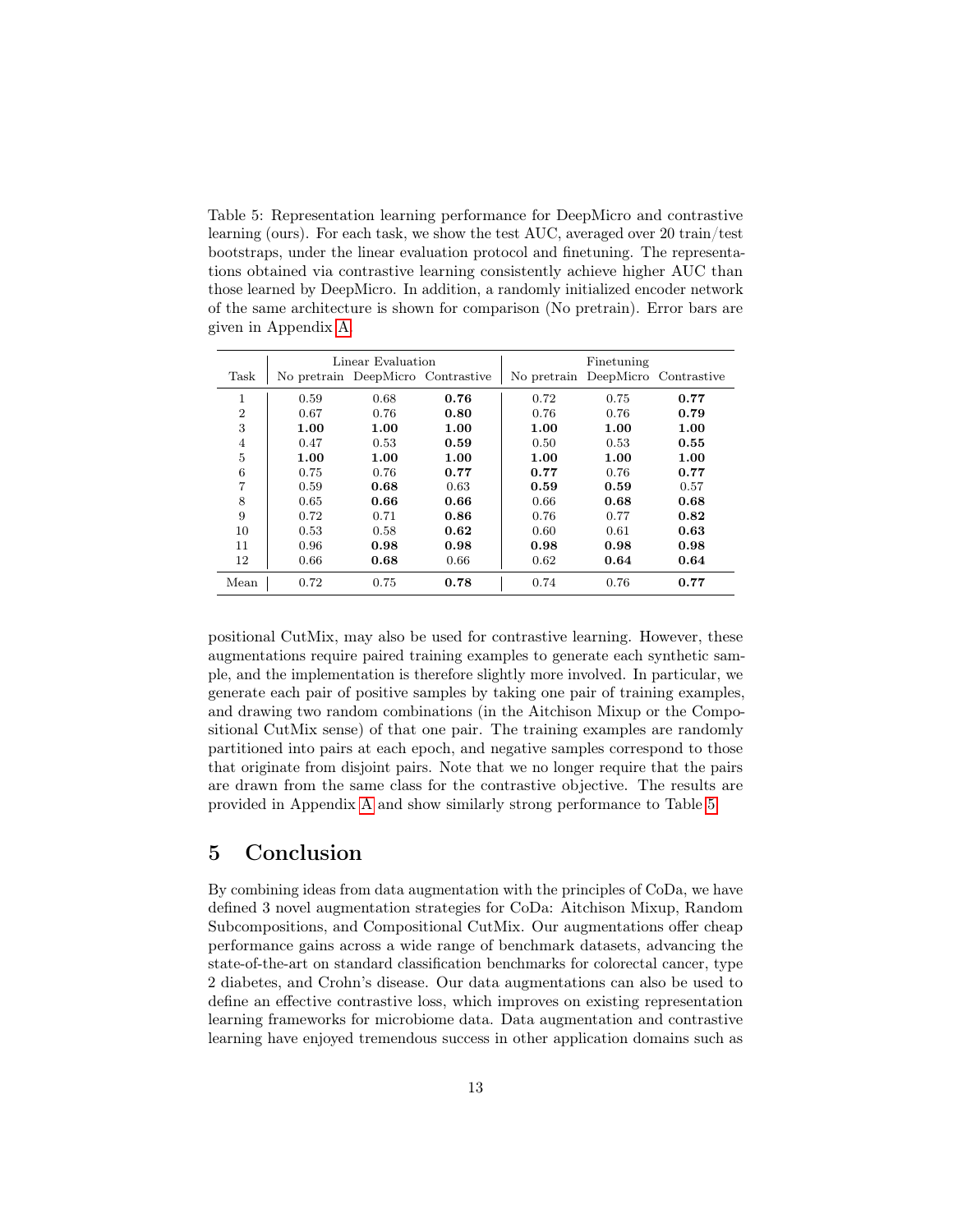computer vision; our novel methodology aims to help spur similar developments in the fields of CoDa and the microbiome.

### Acknowledgements

We thank Richard Zemel and Samuel Lippl for helpful conversations.

#### References

- <span id="page-13-7"></span>[1] J. Aitchison. The statistical analysis of compositional data. Journal of the Royal Statistical Society: Series B (Methodological), 44(2):139–160, 1982.
- <span id="page-13-4"></span>[2] M. Avalos, R. Nock, C. S. Ong, J. Rouar, and K. Sun. Representation learning of compositional data. Advances in Neural Information Processing Systems, 31, 2018.
- <span id="page-13-6"></span>[3] A. Buccianti and E. Grunsky. Compositional data analysis in geochemistry: Are we sure to see what really occurs during natural processes?, 2014.
- <span id="page-13-5"></span>[4] A. Buccianti, G. Mateu-Figueras, and V. Pawlowsky-Glahn. Compositional data analysis in the geosciences: from theory to practice. Geological Society of London, 2006.
- <span id="page-13-8"></span>[5] G. Cammarota, G. Ianiro, A. Ahern, C. Carbone, A. Temko, M. J. Claesson, A. Gasbarrini, and G. Tortora. Gut microbiome, big data and machine learning to promote precision medicine for cancer. Nature reviews gastroenterology & hepatology, 17(10):635–648, 2020.
- <span id="page-13-9"></span>[6] M. Caron, I. Misra, J. Mairal, P. Goyal, P. Bojanowski, and A. Joulin. Unsupervised learning of visual features by contrasting cluster assignments. Advances in Neural Information Processing Systems, 33:9912–9924, 2020.
- <span id="page-13-0"></span>[7] T. Chen, S. Kornblith, M. Norouzi, and G. Hinton. A simple framework for contrastive learning of visual representations. In International conference on machine learning, pages 1597–1607. PMLR, 2020.
- <span id="page-13-1"></span>[8] E. D. Cubuk, B. Zoph, D. Mane, V. Vasudevan, and Q. V. Le. Autoaugment: Learning augmentation policies from data.  $arXiv$  preprint  $arXiv:1805.09501$ , 2018.
- <span id="page-13-2"></span>[9] E. D. Cubuk, B. Zoph, J. Shlens, and Q. V. Le. Randaugment: Practical automated data augmentation with a reduced search space. In Proceedings of the IEEE/CVF Conference on Computer Vision and Pattern Recognition Workshops, pages 702–703, 2020.
- <span id="page-13-3"></span>[10] J. Devlin, M.-W. Chang, K. Lee, and K. Toutanova. Bert: Pre-training of deep bidirectional transformers for language understanding. arXiv preprint arXiv:1810.04805, 2018.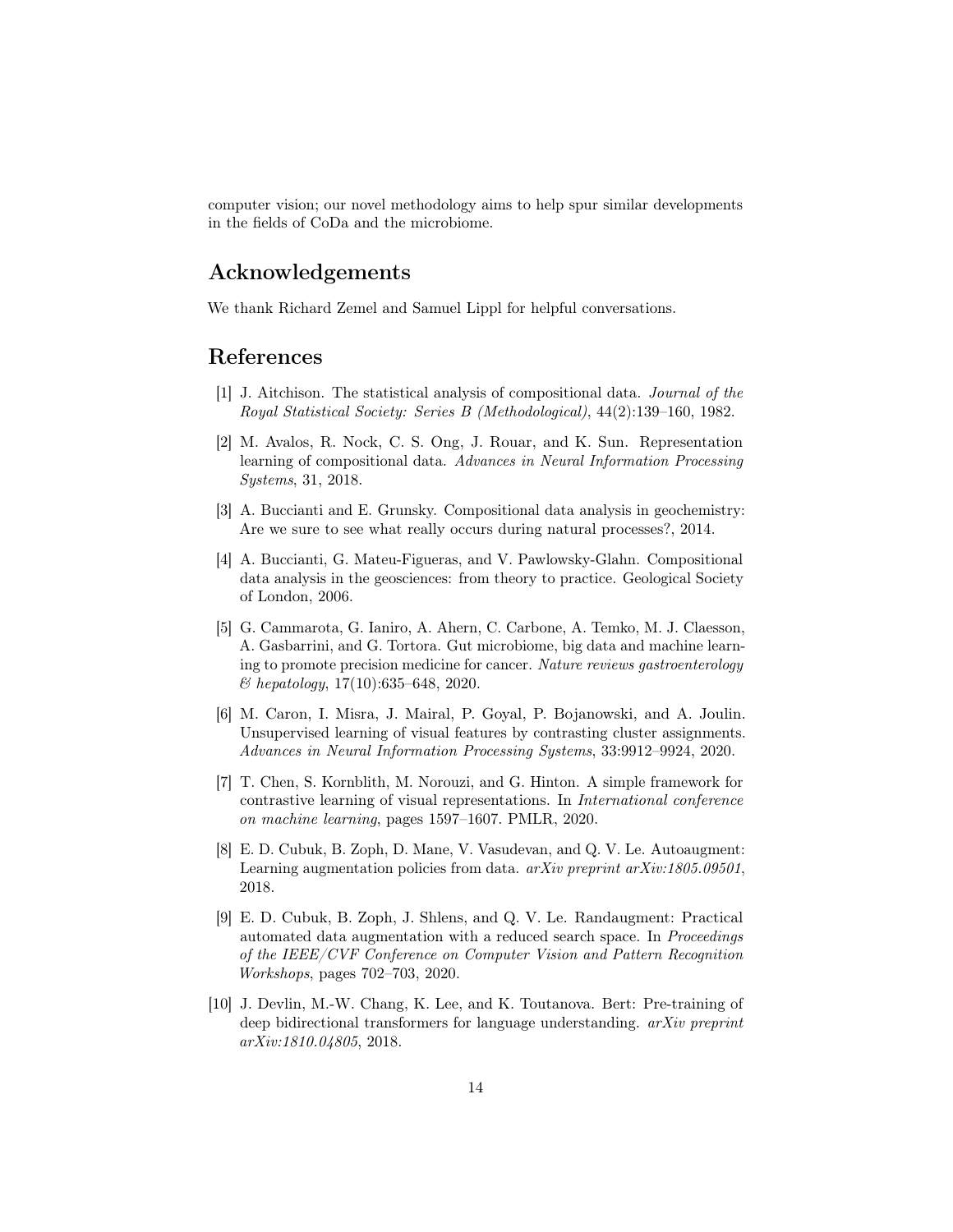- <span id="page-14-1"></span>[11] T. DeVries and G. W. Taylor. Improved regularization of convolutional neural networks with cutout. arXiv preprint arXiv:1708.04552, 2017.
- <span id="page-14-12"></span>[12] A. Dosovitskiy, J. T. Springenberg, M. Riedmiller, and T. Brox. Discriminative unsupervised feature learning with convolutional neural networks. Advances in neural information processing systems, 27, 2014.
- <span id="page-14-4"></span>[13] J. C. Douma and J. T. Weedon. Analysing continuous proportions in ecology and evolution: A practical introduction to beta and dirichlet regression. Methods in Ecology and Evolution, 10(9):1412–1430, 2019.
- <span id="page-14-11"></span>[14] P. Favoriti, G. Carbone, M. Greco, F. Pirozzi, R. E. M. Pirozzi, and F. Corcione. Worldwide burden of colorectal cancer: a review. Updates in  $surgery, 68(1):7-11, 2016.$
- <span id="page-14-0"></span>[15] S. Y. Feng, V. Gangal, J. Wei, S. Chandar, S. Vosoughi, T. Mitamura, and E. Hovy. A survey of data augmentation approaches for nlp.  $arXiv$  preprint arXiv:2105.03075, 2021.
- <span id="page-14-8"></span>[16] P. Filzmoser, K. Hron, and M. Templ. Applied compositional data analysis. Cham: Springer, 2018.
- <span id="page-14-5"></span>[17] J. M. Fry, T. R. Fry, and K. R. McLaren. Compositional data analysis and zeros in micro data. Applied Economics, 32(8):953–959, 2000.
- <span id="page-14-10"></span>[18] D. Gevers, S. Kugathasan, L. A. Denson, Y. Vázquez-Baeza, W. Van Treuren, B. Ren, E. Schwager, D. Knights, S. J. Song, M. Yassour, et al. The treatment-naive microbiome in new-onset crohn's disease. Cell host  $\mathcal{C}'$ microbe, 15(3):382–392, 2014.
- <span id="page-14-9"></span>[19] J. A. Gilbert, M. J. Blaser, J. G. Caporaso, J. K. Jansson, S. V. Lynch, and R. Knight. Current understanding of the human microbiome. Nature medicine, 24(4):392–400, 2018.
- <span id="page-14-3"></span>[20] G. B. Gloor, J. M. Macklaim, V. Pawlowsky-Glahn, and J. J. Egozcue. Microbiome datasets are compositional: and this is not optional. Frontiers in microbiology, 8:2224, 2017.
- <span id="page-14-2"></span>[21] G. B. Gloor and G. Reid. Compositional analysis: a valid approach to analyze microbiome high-throughput sequencing data. Canadian journal of microbiology, 62(8):692–703, 2016.
- <span id="page-14-6"></span>[22] E. Gordon-Rodriguez, G. Loaiza-Ganem, and J. Cunningham. The continuous categorical: a novel simplex-valued exponential family. In International Conference on Machine Learning, pages 3637–3647. PMLR, 2020.
- <span id="page-14-7"></span>[23] E. Gordon-Rodriguez, G. Loaiza-Ganem, G. Pleiss, and J. P. Cunningham. Uses and abuses of the cross-entropy loss: Case studies in modern deep learning. In Proceedings on "I Can't Believe It's Not Better!" at NeurIPS Workshops, volume 137 of Proceedings of Machine Learning Research, pages 1–10. PMLR, 2020.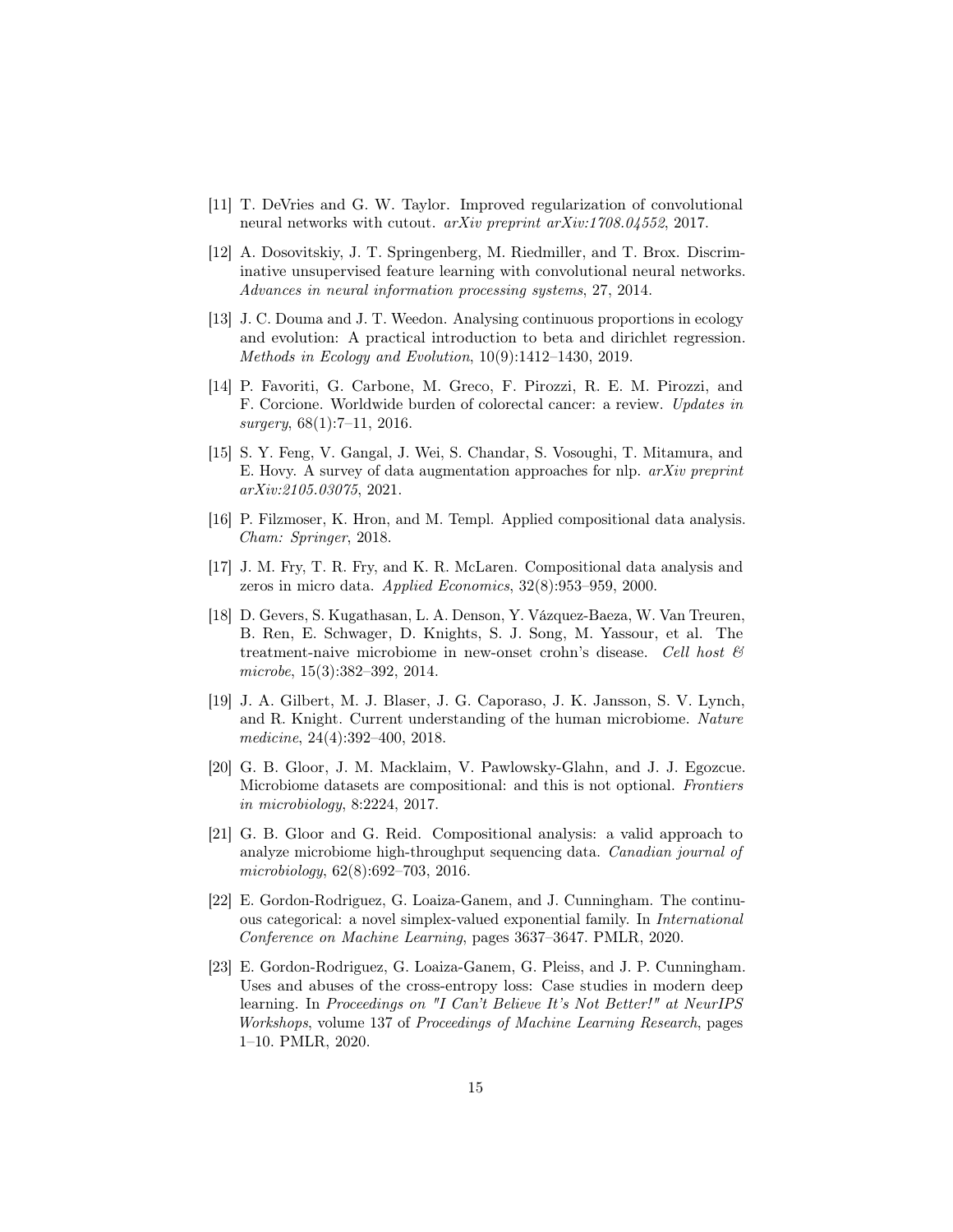- <span id="page-15-4"></span>[24] E. Gordon-Rodriguez, G. Loaiza-Ganem, A. Potapczynski, and J. P. Cunningham. On the normalizing constant of the continuous categorical distribution. arXiv preprint arXiv:2204.13290, 2022.
- <span id="page-15-10"></span>[25] E. Gordon-Rodriguez, T. P. Quinn, and J. P. Cunningham. Learning sparse log-ratios for high-throughput sequencing data. Bioinformatics,  $38(1):157-$ 163, 2022.
- <span id="page-15-11"></span>[26] C. Guo, G. Pleiss, Y. Sun, and K. Q. Weinberger. On calibration of modern neural networks. In International Conference on Machine Learning, pages 1321–1330. PMLR, 2017.
- <span id="page-15-7"></span>[27] R. Hadsell, S. Chopra, and Y. LeCun. Dimensionality reduction by learning an invariant mapping. In 2006 IEEE Computer Society Conference on Computer Vision and Pattern Recognition (CVPR'06), volume 2, pages 1735–1742. IEEE, 2006.
- <span id="page-15-6"></span>[28] A. V. Hartstra, K. E. Bouter, F. Bäckhed, and M. Nieuwdorp. Insights into the role of the microbiome in obesity and type 2 diabetes. Diabetes care, 38(1):159–165, 2015.
- <span id="page-15-3"></span>[29] K. He, H. Fan, Y. Wu, S. Xie, and R. Girshick. Momentum contrast for unsupervised visual representation learning. In Proceedings of the IEEE/CVF conference on computer vision and pattern recognition, pages 9729–9738, 2020.
- <span id="page-15-2"></span>[30] K. He, X. Zhang, S. Ren, and J. Sun. Deep residual learning for image recognition. In Proceedings of the IEEE conference on computer vision and pattern recognition, pages 770–778, 2016.
- <span id="page-15-8"></span>[31] X. He, K. Zhao, and X. Chu. Automl: A survey of the state-of-the-art. Knowledge-Based Systems, 212:106622, 2021.
- <span id="page-15-9"></span>[32] P. Khosla, P. Teterwak, C. Wang, A. Sarna, Y. Tian, P. Isola, A. Maschinot, C. Liu, and D. Krishnan. Supervised contrastive learning. Advances in Neural Information Processing Systems, 33:18661–18673, 2020.
- <span id="page-15-5"></span>[33] A. D. Kostic, D. Gevers, C. S. Pedamallu, M. Michaud, F. Duke, A. M. Earl, A. I. Ojesina, J. Jung, A. J. Bass, J. Tabernero, et al. Genomic analysis identifies association of fusobacterium with colorectal carcinoma. Genome research, 22(2):292–298, 2012.
- <span id="page-15-1"></span>[34] A. Krizhevsky, I. Sutskever, and G. E. Hinton. Imagenet classification with deep convolutional neural networks. Advances in neural information processing systems, 25, 2012.
- <span id="page-15-0"></span>[35] Y. LeCun, L. Bottou, Y. Bengio, and P. Haffner. Gradient-based learning applied to document recognition. Proceedings of the IEEE, 86(11):2278–2324, 1998.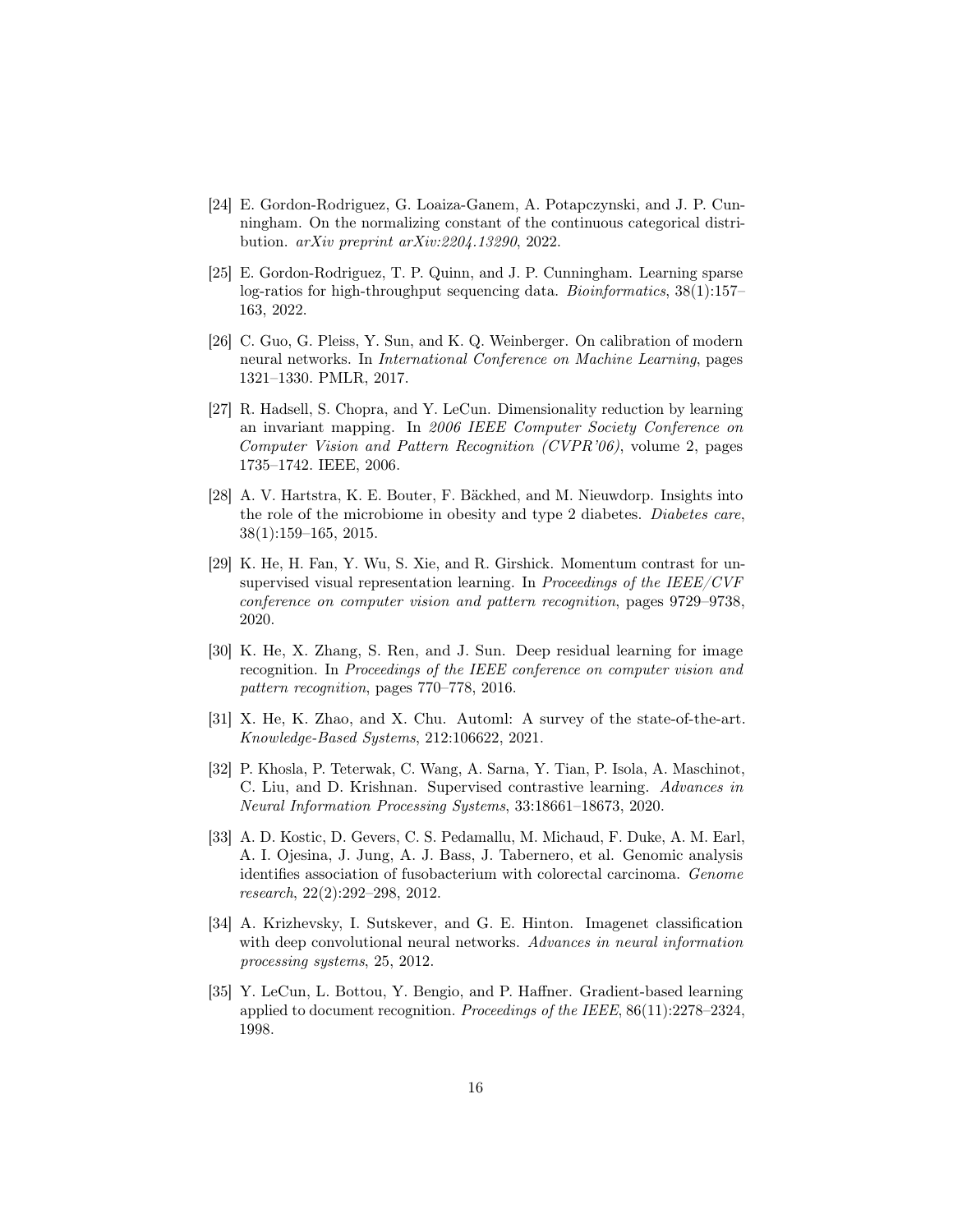- <span id="page-16-10"></span>[36] Y.-X. Liu, Y. Qin, T. Chen, M. Lu, X. Qian, X. Guo, and Y. Bai. A practical guide to amplicon and metagenomic analysis of microbiome data. Protein & cell, 12(5):315–330, 2021.
- <span id="page-16-5"></span>[37] C. Lo and R. Marculescu. Metann: accurate classification of host phenotypes from metagenomic data using neural networks. Bmc Bioinformatics, 20(12):1–14, 2019.
- <span id="page-16-7"></span>[38] B. A. Methé, K. E. Nelson, M. Pop, H. H. Creasy, M. G. Giglio, C. Huttenhower, D. Gevers, J. F. Petrosino, S. Abubucker, J. H. Badger, et al. A framework for human microbiome research. nature, 486(7402):215, 2012.
- <span id="page-16-8"></span>[39] M. Mulenga, S. A. Kareem, A. Q. M. Sabri, M. Seera, S. Govind, C. Samudi, and S. B. Mohamad. Feature extension of gut microbiome data for deep neural network-based colorectal cancer classification. IEEE Access, 9:23565– 23578, 2021.
- <span id="page-16-2"></span>[40] J. H. Na, M. D. Demetriou, M. Floyd, A. Hoff, G. R. Garrett, and W. L. Johnson. Compositional landscape for glass formation in metal alloys. Proceedings of the National Academy of Sciences, 111(25):9031–9036, 2014.
- <span id="page-16-6"></span>[41] M. Oh and L. Zhang. Deepmicro: deep representation learning for disease prediction based on microbiome data. Scientific reports, 10(1):1–9, 2020.
- <span id="page-16-4"></span>[42] V. Pawlowsky-Glahn and A. Buccianti. Compositional data analysis: Theory and applications. John Wiley & Sons, 2011.
- <span id="page-16-3"></span>[43] V. Pawlowsky-Glahn, J. J. Egozcue, and R. Tolosana Delgado. Lecture notes on compositional data analysis. 2007.
- <span id="page-16-0"></span>[44] L. Perez and J. Wang. The effectiveness of data augmentation in image classification using deep learning. arXiv preprint arXiv:1712.04621, 2017.
- <span id="page-16-9"></span>[45] J. Qin, Y. Li, Z. Cai, S. Li, J. Zhu, F. Zhang, S. Liang, W. Zhang, Y. Guan, D. Shen, et al. A metagenome-wide association study of gut microbiota in type 2 diabetes. Nature, 490(7418):55–60, 2012.
- <span id="page-16-12"></span>[46] N. Qin, F. Yang, A. Li, E. Prifti, Y. Chen, L. Shao, J. Guo, E. Le Chatelier, J. Yao, L. Wu, et al. Alterations of the human gut microbiome in liver cirrhosis. Nature, 513(7516):59–64, 2014.
- <span id="page-16-11"></span>[47] T. Quinn, D. Nguyen, S. Rana, S. Gupta, and S. Venkatesh. Deepcoda: personalized interpretability for compositional health data. In International Conference on Machine Learning, pages 7877–7886. PMLR, 2020.
- <span id="page-16-1"></span>[48] T. P. Quinn, I. Erb, M. F. Richardson, and T. M. Crowley. Understanding sequencing data as compositions: an outlook and review. *Bioinformatics*, 34(16):2870–2878, 2018.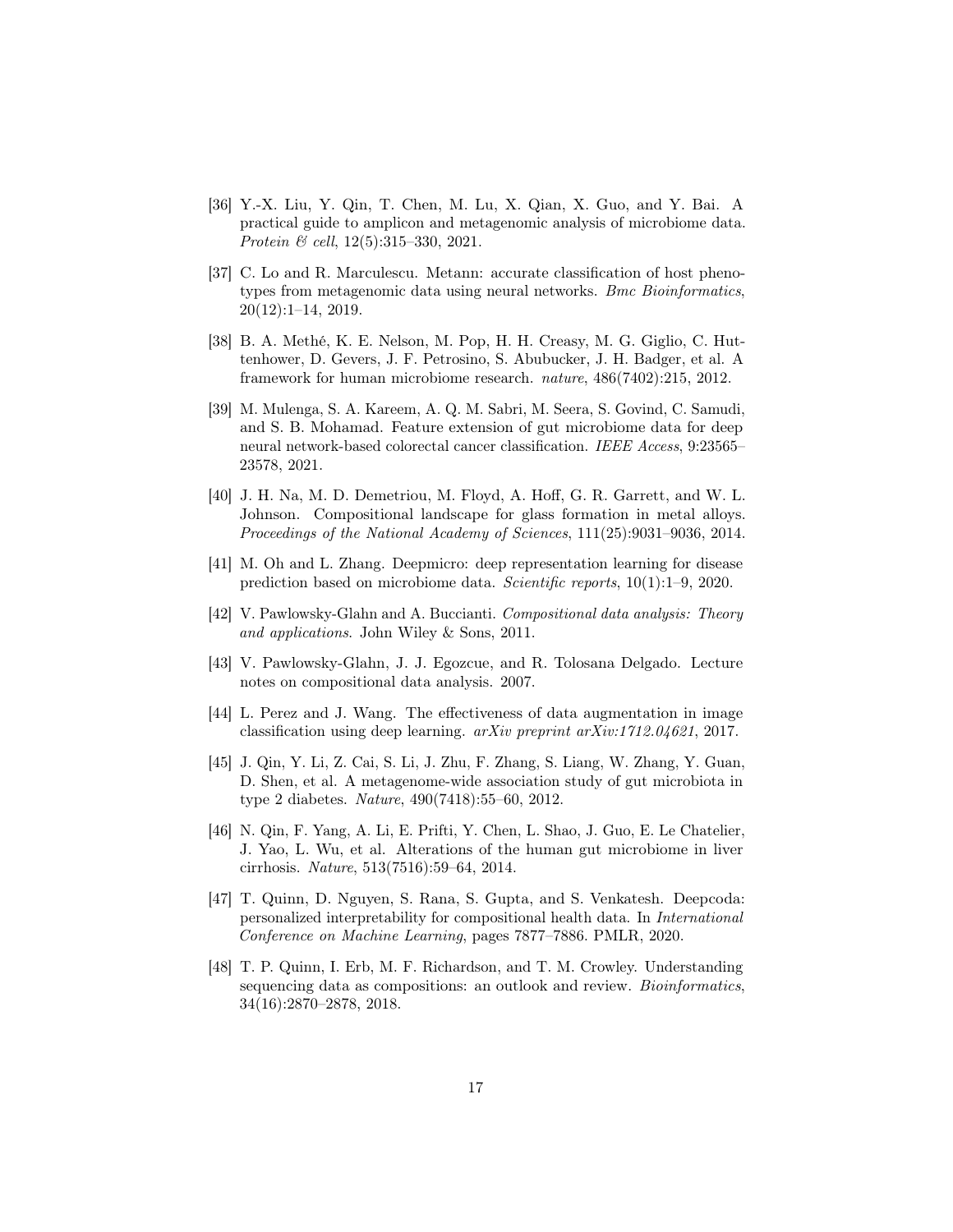- <span id="page-17-4"></span>[49] T. P. Quinn, E. Gordon-Rodriguez, and I. Erb. A critique of differential abundance analysis, and advocacy for an alternative. arXiv preprint arXiv:2104.07266, 2021.
- <span id="page-17-11"></span>[50] J. Ravel, P. Gajer, Z. Abdo, G. M. Schneider, S. S. Koenig, S. L. McCulle, S. Karlebach, R. Gorle, J. Russell, C. O. Tacket, et al. Vaginal microbiome of reproductive-age women. Proceedings of the National Academy of Sciences, 108(Supplement 1):4680–4687, 2011.
- <span id="page-17-1"></span>[51] R. Sennrich, B. Haddow, and A. Birch. Improving neural machine translation models with monolingual data. arXiv preprint arXiv:1511.06709, 2015.
- <span id="page-17-0"></span>[52] C. Shorten and T. M. Khoshgoftaar. A survey on image data augmentation for deep learning. Journal of big data,  $6(1)$ : 1–48, 2019.
- <span id="page-17-10"></span>[53] N. Srivastava, G. Hinton, A. Krizhevsky, I. Sutskever, and R. Salakhutdinov. Dropout: a simple way to prevent neural networks from overfitting. The journal of machine learning research, 15(1):1929–1958, 2014.
- <span id="page-17-5"></span>[54] S. Tarallo, G. Ferrero, G. Gallo, A. Francavilla, G. Clerico, A. Realis Luc, P. Manghi, A. M. Thomas, P. Vineis, N. Segata, et al. Altered fecal small rna profiles in colorectal cancer reflect gut microbiome composition in stool samples. Msystems, 4(5):e00289–19, 2019.
- <span id="page-17-8"></span>[55] B. D. Topçuoğlu, N. A. Lesniak, M. T. Ruffin IV, J. Wiens, and P. D. Schloss. A framework for effective application of machine learning to microbiome-based classification problems. MBio, 11(3):e00434–20, 2020.
- <span id="page-17-3"></span>[56] P. J. Turnbaugh, R. E. Ley, M. Hamady, C. M. Fraser-Liggett, R. Knight, and J. I. Gordon. The human microbiome project. Nature, 449(7164):804– 810, 2007.
- <span id="page-17-7"></span>[57] P. Vangay, B. M. Hillmann, and D. Knights. Microbiome learning repo (ml repo): A public repository of microbiome regression and classification tasks. Gigascience, 8(5):giz042, 2019.
- <span id="page-17-6"></span>[58] E. K. Wright, M. A. Kamm, S. M. Teo, M. Inouye, J. Wagner, and C. D. Kirkwood. Recent advances in characterizing the gastrointestinal microbiome in crohn's disease: a systematic review. Inflammatory bowel diseases, 21(6):1219–1228, 2015.
- <span id="page-17-9"></span>[59] F. Yang and Q. Zou. maml: an automated machine learning pipeline with a microbiome repository for human disease classification. Database, 2020, 2020.
- <span id="page-17-2"></span>[60] J. Yoon, Y. Zhang, J. Jordon, and M. van der Schaar. Vime: Extending the success of self-and semi-supervised learning to tabular domain. Advances in Neural Information Processing Systems, 33:11033–11043, 2020.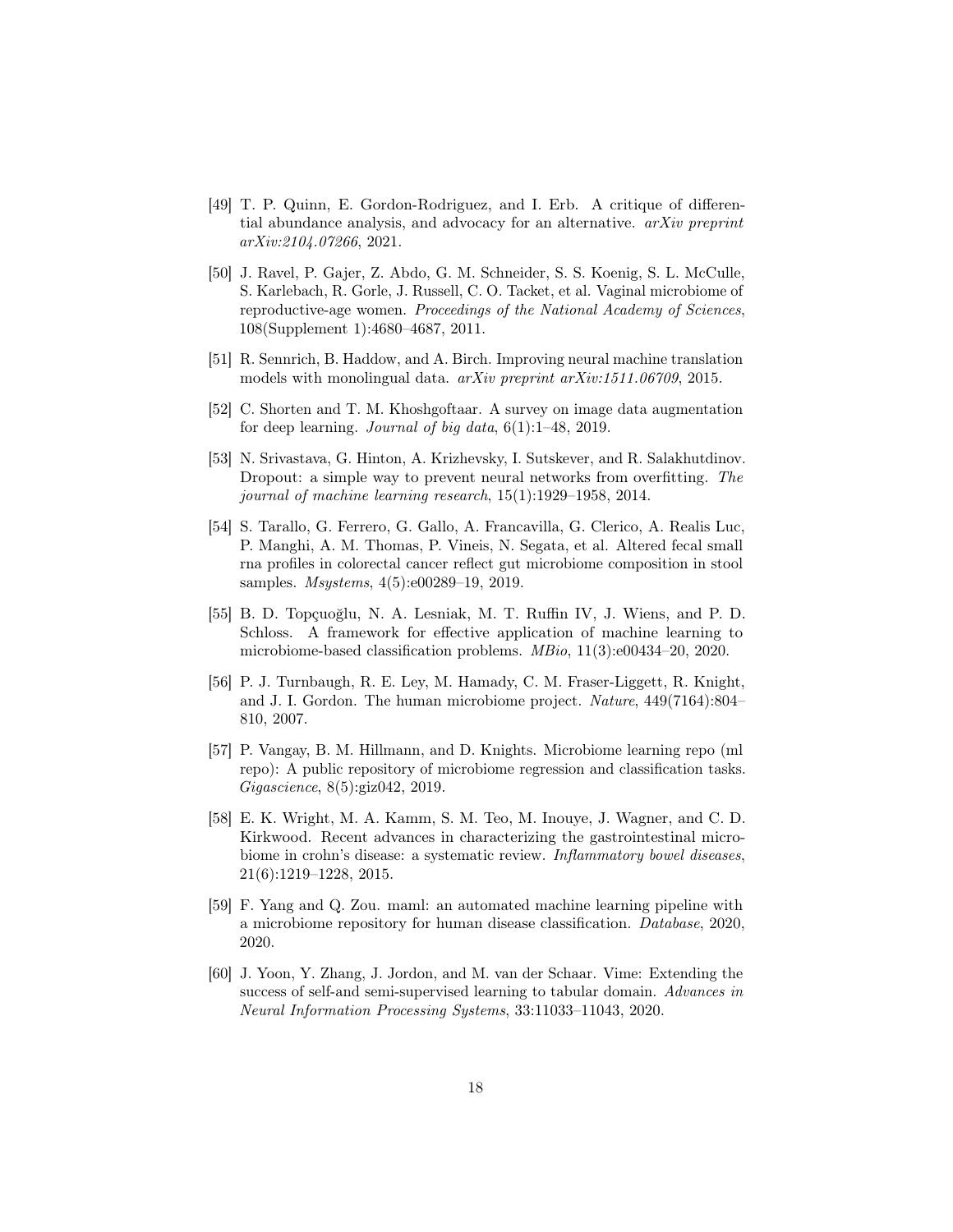- <span id="page-18-1"></span>[61] S. Yun, D. Han, S. J. Oh, S. Chun, J. Choe, and Y. Yoo. Cutmix: Regularization strategy to train strong classifiers with localizable features. In Proceedings of the IEEE/CVF international conference on computer vision, pages 6023–6032, 2019.
- <span id="page-18-0"></span>[62] H. Zhang, M. Cisse, Y. N. Dauphin, and D. Lopez-Paz. mixup: Beyond empirical risk minimization. arXiv preprint arXiv:1710.09412, 2017.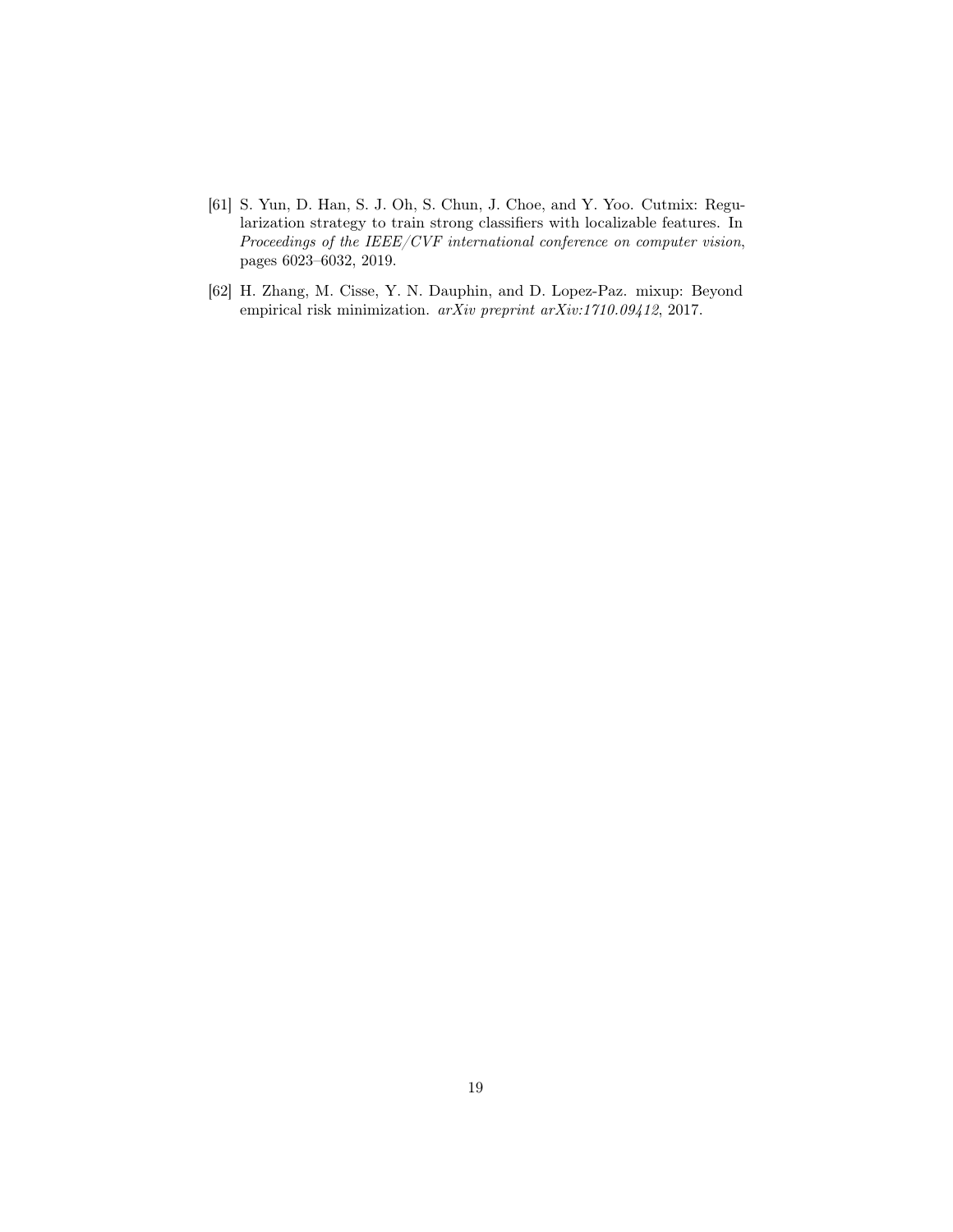#### <span id="page-19-0"></span>A Additional experimental results

In Figure [3,](#page-19-1) we show the gain in test AUC obtained from data augmentation (Compositional CutMix), plotted as a function of the dimensionality of the dataset. Note that the performance gains from augmentation are broadly consistent across higher- and lower-dimensional datasets. Tables [6,](#page-20-0) [7,](#page-21-0) and [8](#page-21-1) show the effect on expected calibration error (ECE) of adding data augmentation to our various models. Notice that overall calibration error stays the same or improves slightly after incorporating data augmentation. Tables [11,](#page-23-0) [12,](#page-23-1) and [13,](#page-23-2) show error bars for Tables [2,](#page-8-0) [3,](#page-9-0) and [4,](#page-9-1) respectively.

In Tables [9](#page-22-0) and [10,](#page-22-1) we show the performance of our contrastive models defined with Aitchison Mixup and Compositional CutMix, respectively. The latter performs equally strongly to Random Subcompositions, as shown in Section [4.2,](#page-10-1) the former performs noticeably worse, however still no worse than DeepMicro, thus demonstrating the robustness of our contrastive framework to multiple augmentation strategies. Further gains may be obtained by combining augmentations in a contrastive loss, a direction which is left to future work. Table [5](#page-12-0) shows error bars for Table [14,](#page-24-0) respectively.



<span id="page-19-1"></span>Figure 3: Similar to Figure [2.](#page-10-0) Difference in test AUC between models trained with Compositional CutMix, and those without, shown as a function of dataset dimension.

### B Other augmentation strategies

We propose an additional augmentation strategy, *Multinomial Resampling*, which can be thought of as a CoDa analogue of image blurring. The goal of this augmentation is to inject noise across the coordinates of x in a principled manner. Additive Gaussian noise is clearly ill-suited for CoDa, as it is not constrained to the simplex. Instead, inspired by the recording mechanism for microbiome CoDa, we propose generating new datapoints from a multinomial distribution. Note that high-throughput sequencing technologies record the microbial composition present in a specimen by subsampling the larger population. The total number of reads in this subsample, known as the sequencing depth, is an artifact of the measurement process. Assuming the subsample is small relative to the population, the multinomial distribution provides a crude approximation for this generative process, with each trial being drawn according to the true proportions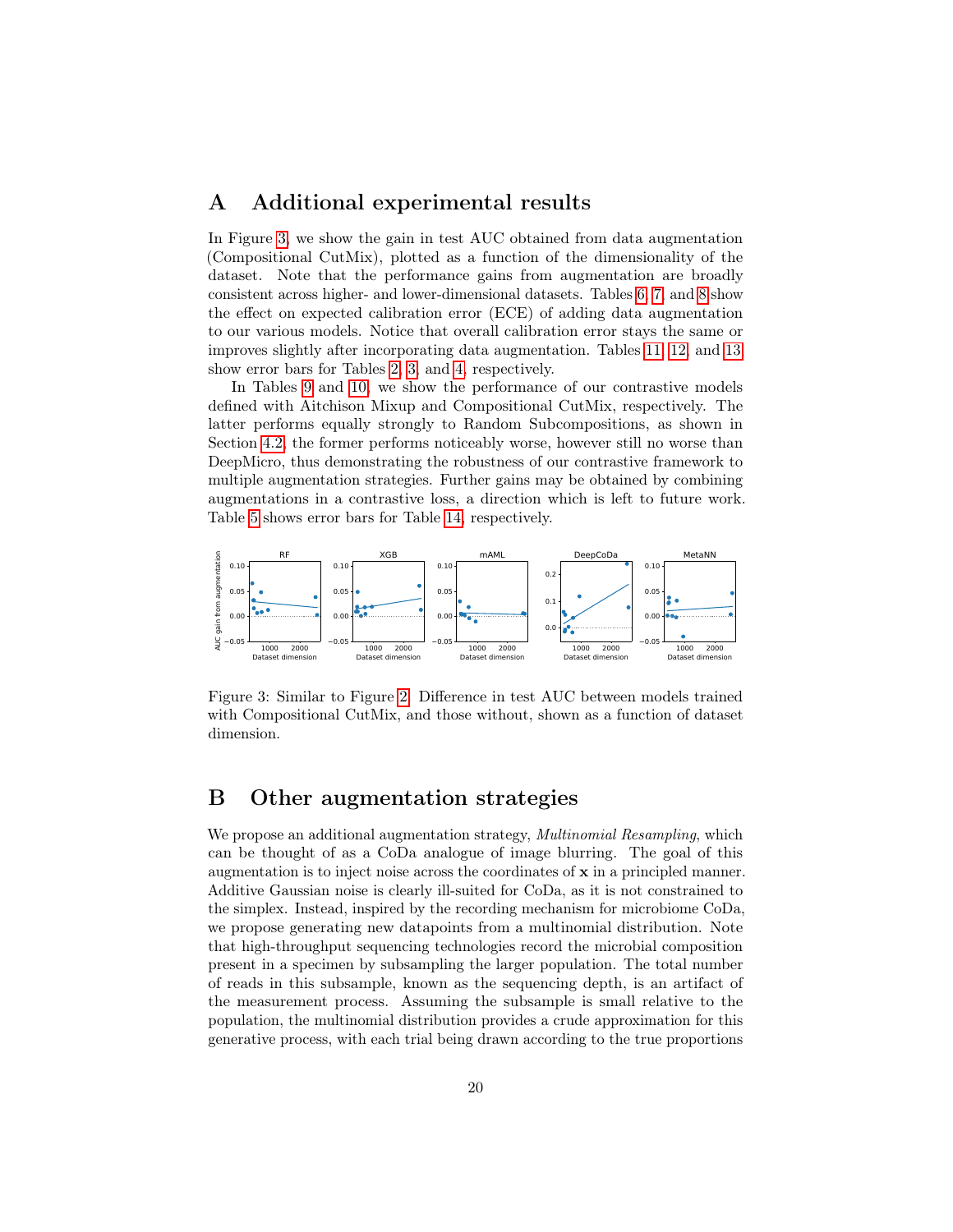<span id="page-20-0"></span>Table 6: Augmentation performance for Aitchison Mixup. We show the test ECE, averaged over 20 train/test bootstraps, for each learning task and predictive model, trained with and without data augmentation.

| Task           | $_{\rm RF}$ | Aug               | XGB Aug |      | mAML Aug |      | $DeepCoDa$ Aug |      | MetaNN | Aug  |
|----------------|-------------|-------------------|---------|------|----------|------|----------------|------|--------|------|
| 1              |             | $0.13$ $0.13$     | 0.20    | 0.22 | 0.21     | 0.18 | 0.15           | 0.26 | 0.30   | 0.31 |
| $\overline{2}$ |             | $0.14$ $0.14$     | 0.19    | 0.19 | 0.15     | 0.18 | 0.18           | 0.21 | 0.31   | 0.31 |
| 3              | 0.03        | 0.02              | 0.00    | 0.00 | 0.02     | 0.02 | 0.01           | 0.00 | 0.00   | 0.00 |
| 4              |             | $0.10 \quad 0.08$ | 0.27    | 0.29 | 0.23     | 0.19 | 0.15           | 0.27 | 0.46   | 0.47 |
| 5              | 0.02        | 0.01              | 0.01    | 0.00 | 0.00     | 0.00 | 0.00           | 0.00 | 0.00   | 0.00 |
| 6              | 0.11        | 0.11              | 0.13    | 0.15 | 0.10     | 0.11 | 0.14           | 0.12 | 0.26   | 0.26 |
| 7              |             | $0.13$ $0.13$     | 0.23    | 0.24 | 0.16     | 0.18 | 0.20           | 0.22 | 0.40   | 0.45 |
| 8              | 0.08        | 0.12              | 0.24    | 0.25 | 0.20     | 0.19 | 0.43           | 0.23 | 0.38   | 0.38 |
| 9              |             | $0.15 \quad 0.13$ | 0.11    | 0.11 | 0.13     | 0.13 | 0.20           | 0.16 | 0.28   | 0.23 |
| 10             | 0.16        | 0.13              | 0.31    | 0.32 | 0.22     | 0.22 | 0.13           | 0.12 | 0.25   | 0.28 |
| 11             | 0.07        | 0.08              | 0.04    | 0.04 | 0.07     | 0.08 | 0.07           | 0.06 | 0.05   | 0.06 |
| 12             |             | 0.18 0.14         | 0.31    | 0.28 | 0.15     | 0.22 | 0.09           | 0.13 | 0.24   | 0.27 |
| Mean           |             | $0.11$ $0.10$     | 0.17    | 0.17 | 0.14     | 0.14 | 0.15           | 0.15 | 0.24   | 0.24 |

in the underlying population. In this way, we can sample new datapoints from a multinomial distribution where the number of trials corresponds to the sequencing depth. Namely, each new datapoint is generated as follows:

- 1. Draw a training point i uniformly at random.
- 2. Draw  $\tilde{\mathbf{x}} \sim \text{Multinomial}(L_i, \mathbf{x}_i)$ , where  $L_i$  is the sequencing depth (a.k.a. library size).
- 3. Set  $\mathbf{x}^{\text{aug}} = \tilde{\mathbf{x}} / (\sum_{j=1}^{p} \tilde{x}_j)$  and  $y^{\text{aug}} = y_i$ .

Notice that the number of trials  $L_i$  controls the noise level; as  $L_i \to \infty$ ,  $\mathbf{x}^{\text{aug}} \to \mathbf{x}_i$ . When applied to CoDa that does not arise from high-throughput sequencing,  $L_i$ can be specified arbitrarily, or treated as a hyperparameter. In our microbiome datasets, the sequencing depth is typically on the order of  $L \sim 10000$ .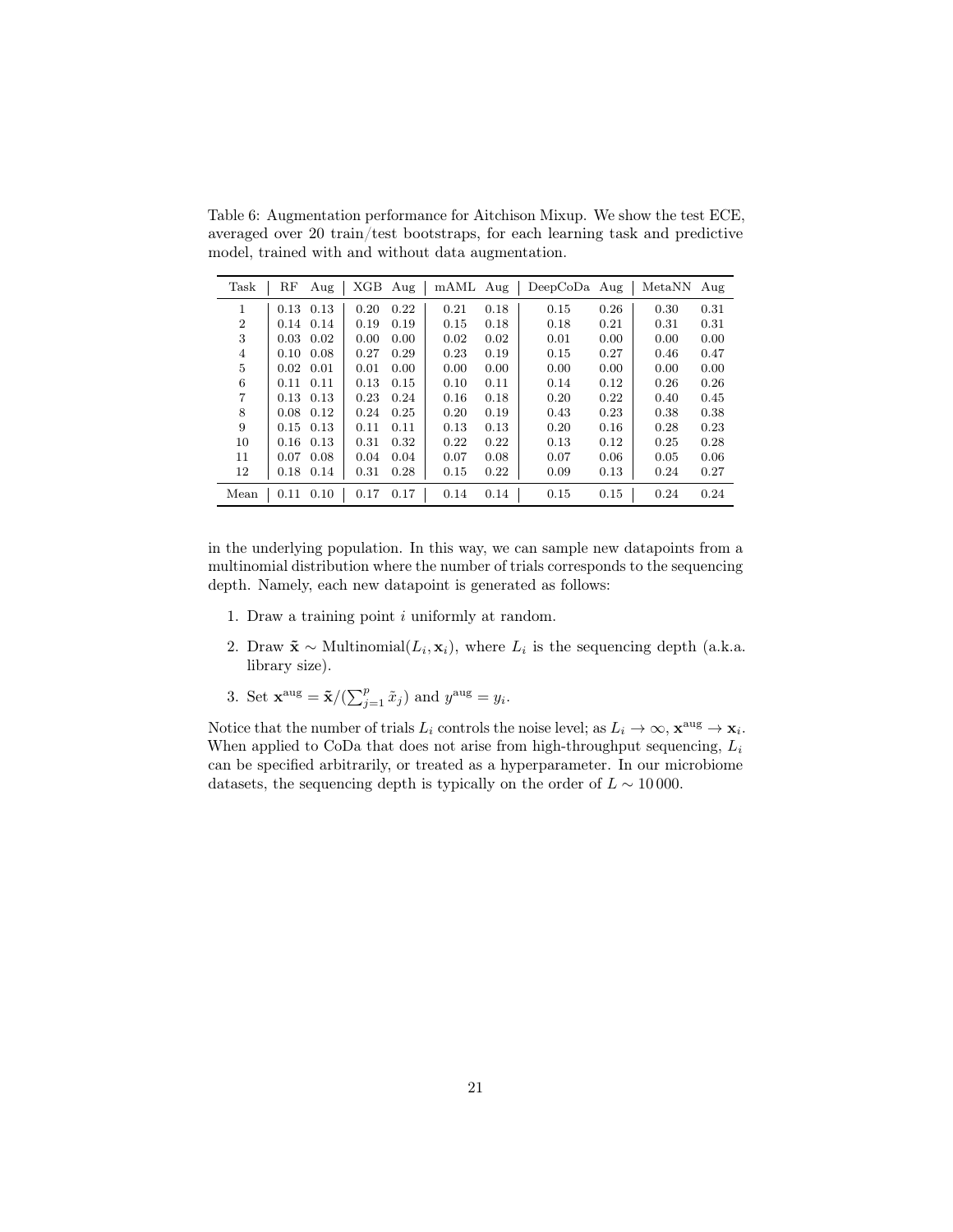| Task           | RF   | Aug               | XGB  | Aug  | mAML Aug |      | $DeepCoDa$ Aug |      | MetaNN Aug |      |
|----------------|------|-------------------|------|------|----------|------|----------------|------|------------|------|
| 1              | 0.13 | 0.13              | 0.20 | 0.22 | 0.21     | 0.21 | 0.15           | 0.24 | 0.30       | 0.26 |
| $\overline{2}$ | 0.14 | 0.13              | 0.19 | 0.16 | 0.15     | 0.15 | 0.18           | 0.13 | 0.31       | 0.27 |
| 3              | 0.03 | 0.01              | 0.00 | 0.00 | 0.02     | 0.02 | 0.01           | 0.00 | 0.00       | 0.00 |
| 4              | 0.10 | 0.10              | 0.27 | 0.27 | 0.23     | 0.21 | 0.15           | 0.12 | 0.46       | 0.46 |
| 5              |      | $0.02 \quad 0.00$ | 0.01 | 0.00 | 0.00     | 0.01 | 0.00           | 0.00 | 0.00       | 0.00 |
| 6              | 0.11 | 0.10              | 0.13 | 0.13 | 0.10     | 0.11 | 0.14           | 0.13 | 0.26       | 0.24 |
| 7              |      | $0.13$ $0.11$     | 0.23 | 0.24 | 0.16     | 0.17 | 0.20           | 0.12 | 0.40       | 0.44 |
| 8              | 0.08 | 0.09              | 0.24 | 0.26 | 0.20     | 0.19 | 0.43           | 0.23 | 0.38       | 0.37 |
| 9              |      | $0.15$ $0.11$     | 0.11 | 0.12 | 0.13     | 0.13 | 0.20           | 0.18 | 0.28       | 0.24 |
| 10             | 0.16 | 0.16              | 0.31 | 0.29 | 0.22     | 0.22 | 0.13           | 0.06 | 0.25       | 0.24 |
| 11             | 0.07 | 0.08              | 0.04 | 0.04 | 0.07     | 0.10 | 0.07           | 0.05 | 0.05       | 0.05 |
| 12             | 0.18 | 0.17              | 0.31 | 0.27 | 0.15     | 0.17 | 0.09           | 0.10 | 0.24       | 0.25 |
| Mean           | 0.11 | 0.10              | 0.17 | 0.17 | 0.14     | 0.14 | 0.15           | 0.11 | 0.24       | 0.24 |

<span id="page-21-0"></span>Table 7: Augmentation performance for Random Subcompositions. We show the test ECE, averaged over 20 train/test bootstraps, for each learning task and predictive model, trained with and without data augmentation.

<span id="page-21-1"></span>Table 8: Augmentation performance for Compositional CutMix. We show the test ECE, averaged over 20 train/test bootstraps, for each learning task and predictive model, trained with and without data augmentation.

| Task           | RF   | Aug  | XGB  | Aug  | mAML Aug |      | $DeepCoDa$ Aug |      | MetaNN | Aug  |
|----------------|------|------|------|------|----------|------|----------------|------|--------|------|
| 1              | 0.13 | 0.13 | 0.20 | 0.22 | 0.21     | 0.19 | 0.15           | 0.24 | 0.30   | 0.29 |
| $\overline{2}$ | 0.14 | 0.13 | 0.19 | 0.19 | 0.15     | 0.17 | 0.18           | 0.17 | 0.31   | 0.29 |
| 3              | 0.03 | 0.01 | 0.00 | 0.00 | 0.02     | 0.02 | 0.01           | 0.00 | 0.00   | 0.00 |
| 4              | 0.10 | 0.10 | 0.27 | 0.27 | 0.23     | 0.15 | 0.15           | 0.25 | 0.46   | 0.48 |
| 5              | 0.02 | 0.01 | 0.01 | 0.00 | 0.00     | 0.00 | 0.00           | 0.00 | 0.00   | 0.00 |
| 6              | 0.11 | 0.09 | 0.13 | 0.16 | 0.10     | 0.12 | 0.14           | 0.12 | 0.26   | 0.24 |
| $\overline{7}$ | 0.13 | 0.14 | 0.23 | 0.24 | 0.16     | 0.16 | 0.20           | 0.18 | 0.40   | 0.44 |
| 8              | 0.08 | 0.11 | 0.24 | 0.23 | 0.20     | 0.22 | 0.43           | 0.27 | 0.38   | 0.38 |
| 9              | 0.15 | 0.11 | 0.11 | 0.10 | 0.13     | 0.12 | 0.20           | 0.15 | 0.28   | 0.25 |
| 10             | 0.16 | 0.16 | 0.31 | 0.31 | 0.22     | 0.19 | 0.13           | 0.13 | 0.25   | 0.26 |
| 11             | 0.07 | 0.06 | 0.04 | 0.04 | 0.07     | 0.10 | 0.07           | 0.05 | 0.05   | 0.06 |
| 12             | 0.18 | 0.18 | 0.31 | 0.29 | 0.15     | 0.19 | 0.09           | 0.12 | 0.24   | 0.25 |
| Mean           | 0.11 | 0.10 | 0.17 | 0.17 | 0.14     | 0.14 | 0.15           | 0.14 | 0.24   | 0.24 |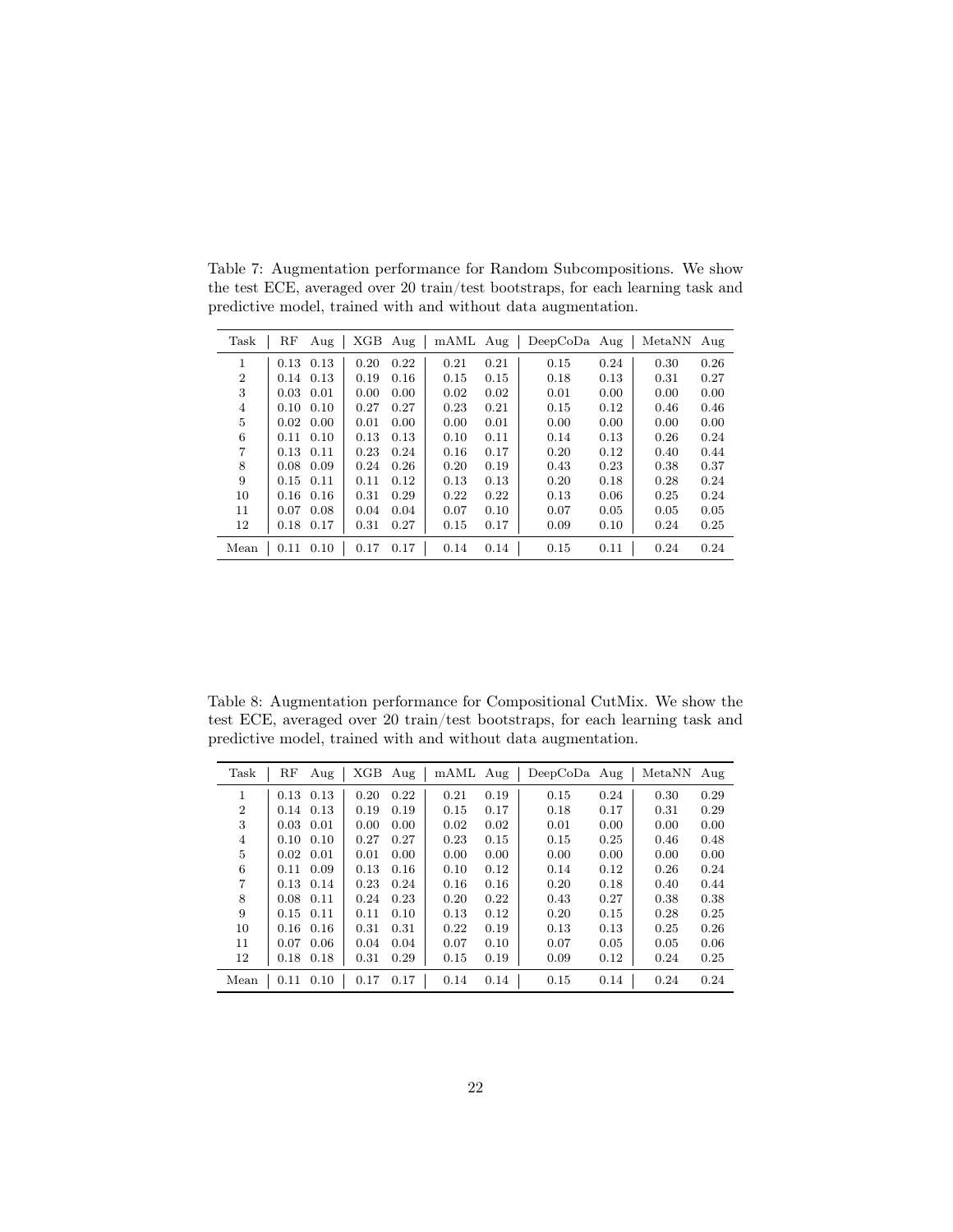|                |      | Linear Evaluation |                                   | Finetuning |      |                                   |  |
|----------------|------|-------------------|-----------------------------------|------------|------|-----------------------------------|--|
| Task           |      |                   | No pretrain DeepMicro Contrastive |            |      | No pretrain DeepMicro Contrastive |  |
| 1<br>T         | 0.59 | 0.68              | 0.72                              | 0.72       | 0.75 | 0.77                              |  |
| $\overline{2}$ | 0.67 | 0.76              | 0.77                              | 0.76       | 0.76 | 0.77                              |  |
| 3              | 1.00 | 1.00              | 0.96                              | 1.00       | 1.00 | 1.00                              |  |
| $\overline{4}$ | 0.47 | 0.53              | 0.53                              | 0.50       | 0.53 | 0.53                              |  |
| 5              | 1.00 | 1.00              | 0.99                              | 1.00       | 1.00 | 1.00                              |  |
| 6              | 0.75 | 0.76              | 0.76                              | 0.77       | 0.76 | 0.78                              |  |
| 7              | 0.59 | 0.68              | 0.75                              | 0.59       | 0.59 | 0.65                              |  |
| 8              | 0.65 | 0.66              | 0.60                              | 0.66       | 0.68 | 0.66                              |  |
| 9              | 0.72 | 0.71              | 0.77                              | 0.76       | 0.77 | 0.79                              |  |
| 10             | 0.53 | 0.58              | 0.54                              | 0.60       | 0.61 | 0.61                              |  |
| 11             | 0.96 | 0.98              | 0.97                              | 0.98       | 0.98 | 0.97                              |  |
| 12             | 0.66 | 0.68              | 0.63                              | 0.62       | 0.64 | 0.62                              |  |
| Mean           | 0.72 | 0.75              | 0.75                              | 0.74       | 0.76 | 0.76                              |  |

<span id="page-22-0"></span>Table 9: Similar to Table [5,](#page-12-0) but the contrastive model is now defined using Aitchison Mixup.

<span id="page-22-1"></span>Table 10: Similar to Table [5,](#page-12-0) but the contrastive model is now defined using Compositional CutMix.

|                |      | Linear Evaluation |                                   | Finetuning                        |      |      |  |
|----------------|------|-------------------|-----------------------------------|-----------------------------------|------|------|--|
| Task           |      |                   | No pretrain DeepMicro Contrastive | No pretrain DeepMicro Contrastive |      |      |  |
| 1              | 0.59 | 0.68              | 0.76                              | 0.72                              | 0.75 | 0.76 |  |
| $\overline{2}$ | 0.67 | 0.76              | 0.80                              | 0.76                              | 0.76 | 0.77 |  |
| 3              | 1.00 | 1.00              | 1.00                              | 1.00                              | 1.00 | 1.00 |  |
| $\overline{4}$ | 0.47 | 0.53              | 0.57                              | 0.50                              | 0.53 | 0.54 |  |
| 5              | 1.00 | 1.00              | 1.00                              | 1.00                              | 1.00 | 1.00 |  |
| 6              | 0.75 | 0.76              | 0.80                              | 0.77                              | 0.76 | 0.78 |  |
| 7              | 0.59 | 0.68              | 0.72                              | 0.59                              | 0.59 | 0.61 |  |
| 8              | 0.65 | 0.66              | 0.66                              | 0.66                              | 0.68 | 0.68 |  |
| 9              | 0.72 | 0.71              | 0.85                              | 0.76                              | 0.77 | 0.81 |  |
| 10             | 0.53 | 0.58              | 0.63                              | 0.60                              | 0.61 | 0.63 |  |
| 11             | 0.96 | 0.98              | 0.98                              | 0.98                              | 0.98 | 0.98 |  |
| 12             | 0.66 | 0.68              | 0.64                              | 0.62                              | 0.64 | 0.63 |  |
| Mean           | 0.72 | 0.75              | 0.78                              | 0.74                              | 0.76 | 0.77 |  |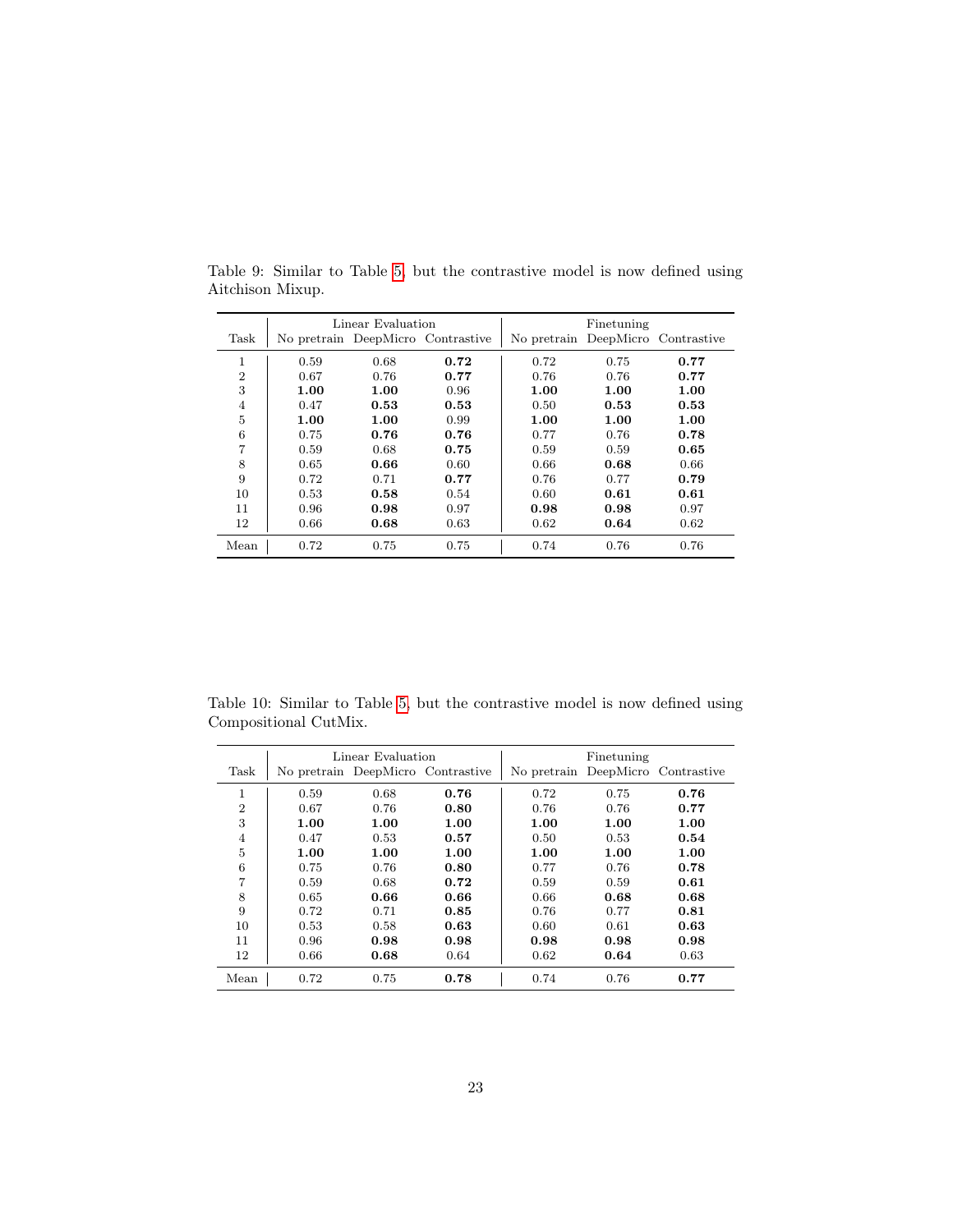<span id="page-23-0"></span>Table 11: Error bars for Table [2.](#page-8-0)

| Task           | RF    | Aug               | XGB  | Aug  | mAML Aug |      | $DeepCoDa$ Aug |      | MetaNN | Aug  |
|----------------|-------|-------------------|------|------|----------|------|----------------|------|--------|------|
| 1              | 0.02  | 0.01              | 0.01 | 0.01 | 0.02     | 0.02 | 0.01           | 0.01 | 0.02   | 0.02 |
| $\overline{2}$ | 0.02  | 0.02              | 0.02 | 0.02 | 0.02     | 0.02 | 0.02           | 0.02 | 0.02   | 0.02 |
| 3              | 0.00. | 0.00              | 0.00 | 0.00 | 0.00     | 0.00 | 0.00           | 0.00 | 0.00   | 0.00 |
| 4              | 0.02  | 0.02              | 0.02 | 0.02 | 0.02     | 0.02 | 0.02           | 0.02 | 0.01   | 0.02 |
| 5              | 0.00. | 0.00              | 0.00 | 0.00 | 0.00     | 0.00 | 0.00           | 0.00 | 0.00   | 0.00 |
| 6              | 0.01  | 0.01              | 0.01 | 0.01 | 0.01     | 0.01 | 0.01           | 0.01 | 0.01   | 0.01 |
| 7              | 0.02  | 0.02              | 0.02 | 0.02 | 0.02     | 0.02 | 0.02           | 0.02 | 0.02   | 0.02 |
| 8              | 0.02  | 0.03              | 0.02 | 0.02 | 0.03     | 0.02 | 0.02           | 0.02 | 0.03   | 0.03 |
| 9              | 0.01  | 0.01              | 0.01 | 0.01 | 0.01     | 0.01 | 0.02           | 0.02 | 0.02   | 0.02 |
| 10             | 0.02  | 0.02              | 0.02 | 0.02 | 0.02     | 0.02 | 0.02           | 0.02 | 0.02   | 0.02 |
| 11             | 0.00. | 0.00              | 0.00 | 0.00 | 0.00     | 0.00 | 0.00           | 0.00 | 0.01   | 0.01 |
| 12             |       | $0.02 \quad 0.02$ | 0.02 | 0.02 | 0.02     | 0.02 | 0.02           | 0.01 | 0.02   | 0.02 |
| Mean           | 0.01  | 0.01              | 0.01 | 0.01 | 0.01     | 0.01 | 0.01           | 0.01 | 0.01   | 0.02 |

<span id="page-23-1"></span>Table 12: Error bars for Table [3.](#page-9-0)

| Task           | RF             | Aug  | XGB  | Aug  | mAML Aug |      | $DeepCoDa$ Aug |      | MetaNN | Aug  |
|----------------|----------------|------|------|------|----------|------|----------------|------|--------|------|
| 1              | 0.02           | 0.01 | 0.01 | 0.01 | 0.02     | 0.02 | 0.01           | 0.01 | 0.02   | 0.02 |
| $\overline{2}$ | 0.02           | 0.02 | 0.02 | 0.02 | 0.02     | 0.02 | 0.02           | 0.02 | 0.02   | 0.02 |
| 3              | $0.00^{\circ}$ | 0.00 | 0.00 | 0.00 | 0.00     | 0.00 | 0.00           | 0.00 | 0.00   | 0.00 |
| 4              | 0.02           | 0.02 | 0.02 | 0.02 | 0.02     | 0.02 | 0.02           | 0.02 | 0.01   | 0.02 |
| 5              | 0.00.          | 0.00 | 0.00 | 0.00 | 0.00     | 0.00 | 0.00           | 0.00 | 0.00   | 0.00 |
| 6              | 0.01           | 0.01 | 0.01 | 0.01 | 0.01     | 0.01 | 0.01           | 0.01 | 0.01   | 0.01 |
| 7              | 0.02           | 0.02 | 0.02 | 0.02 | 0.02     | 0.02 | 0.02           | 0.02 | 0.02   | 0.02 |
| 8              | 0.02           | 0.02 | 0.02 | 0.03 | 0.03     | 0.03 | 0.02           | 0.03 | 0.03   | 0.03 |
| 9              | 0.01           | 0.01 | 0.01 | 0.01 | 0.01     | 0.01 | 0.02           | 0.02 | 0.02   | 0.02 |
| 10             | 0.02           | 0.02 | 0.02 | 0.02 | 0.02     | 0.02 | 0.02           | 0.02 | 0.02   | 0.02 |
| 11             | 0.00.          | 0.00 | 0.00 | 0.00 | 0.00     | 0.00 | 0.00           | 0.00 | 0.01   | 0.01 |
| 12             | 0.02           | 0.02 | 0.02 | 0.02 | 0.02     | 0.02 | 0.02           | 0.02 | 0.02   | 0.02 |
| Mean           | 0.01           | 0.01 | 0.01 | 0.01 | 0.01     | 0.01 | 0.01           | 0.01 | 0.01   | 0.02 |

<span id="page-23-2"></span>Table 13: Error bars for Table [4.](#page-9-1)

| Task           | RF   | Aug               | XGB  | Aug  | mAML Aug |      | $DeepCoDa$ Aug |      | MetaNN | Aug  |
|----------------|------|-------------------|------|------|----------|------|----------------|------|--------|------|
| 1              | 0.02 | 0.01              | 0.01 | 0.01 | 0.02     | 0.02 | 0.01           | 0.01 | 0.02   | 0.01 |
| $\overline{2}$ | 0.02 | 0.02              | 0.02 | 0.02 | 0.02     | 0.02 | 0.02           | 0.02 | 0.02   | 0.02 |
| 3              | 0.00 | 0.00              | 0.00 | 0.00 | 0.00     | 0.00 | 0.00           | 0.00 | 0.00   | 0.00 |
| $\overline{4}$ | 0.02 | 0.02              | 0.02 | 0.02 | 0.02     | 0.02 | 0.02           | 0.02 | 0.01   | 0.01 |
| 5              | 0.00 | 0.00              | 0.00 | 0.00 | 0.00     | 0.00 | 0.00           | 0.00 | 0.00   | 0.00 |
| 6              | 0.01 | 0.01              | 0.01 | 0.01 | 0.01     | 0.01 | 0.01           | 0.01 | 0.01   | 0.01 |
| 7              | 0.02 | 0.02              | 0.02 | 0.02 | 0.02     | 0.02 | 0.02           | 0.02 | 0.02   | 0.02 |
| 8              |      | $0.02 \quad 0.02$ | 0.02 | 0.03 | 0.03     | 0.03 | 0.02           | 0.02 | 0.03   | 0.02 |
| 9              | 0.01 | 0.01              | 0.01 | 0.01 | 0.01     | 0.01 | 0.02           | 0.01 | 0.02   | 0.02 |
| 10             | 0.02 | 0.02              | 0.02 | 0.02 | 0.02     | 0.02 | 0.02           | 0.02 | 0.02   | 0.02 |
| 11             | 0.00 | 0.00              | 0.00 | 0.00 | 0.00     | 0.00 | 0.00           | 0.00 | 0.01   | 0.01 |
| 12             | 0.02 | 0.02              | 0.02 | 0.02 | 0.02     | 0.02 | 0.02           | 0.01 | 0.02   | 0.02 |
| Mean           | 0.01 | 0.01              | 0.01 | 0.01 | 0.01     | 0.01 | 0.01           | 0.01 | 0.01   | 0.01 |